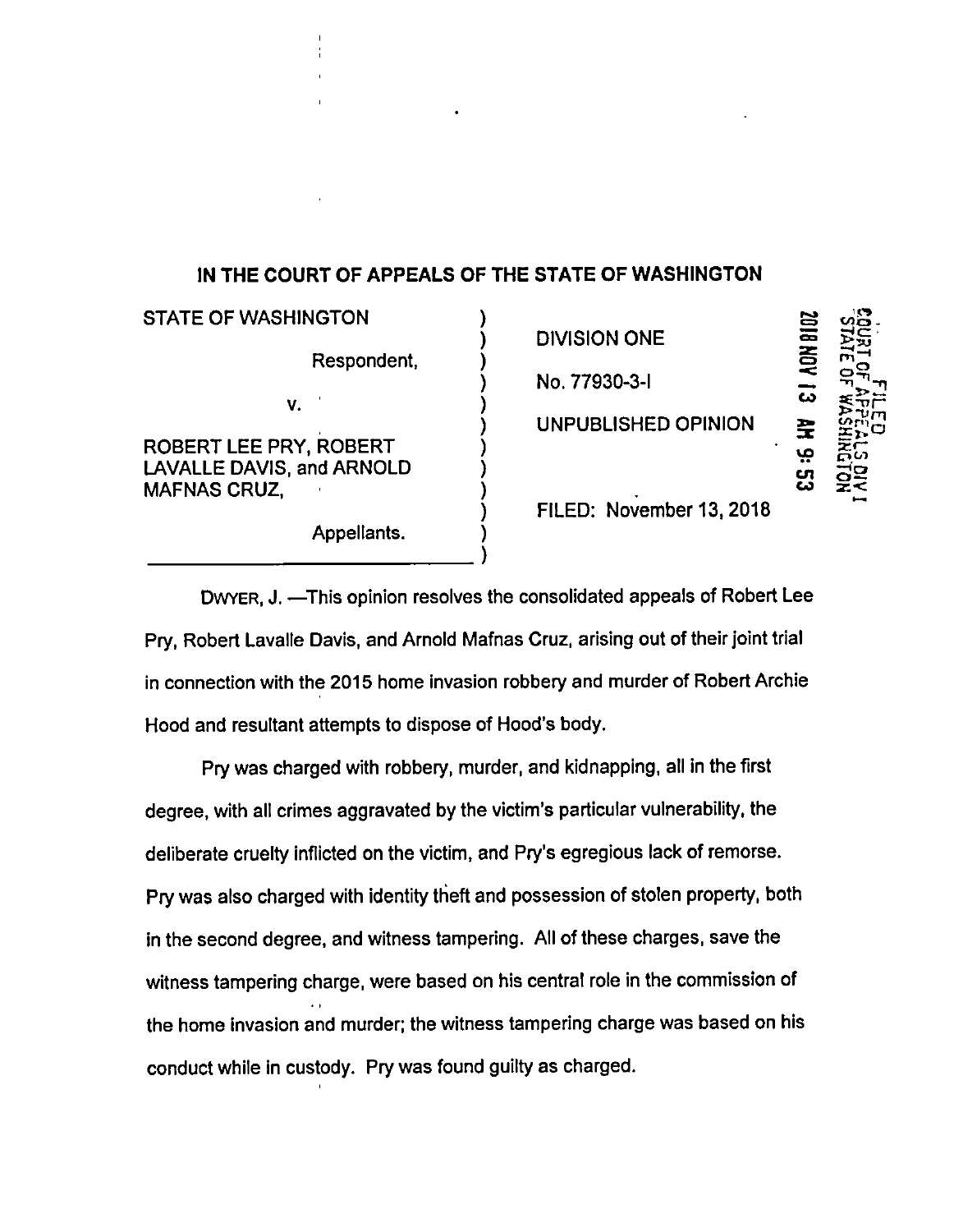On appeal, through counsel, Pry assigns error to the trial court's denial of his motion for substitution of counsel, to the trial court's handling of an allegation of juror misconduct, to the prosecutor's statements in closing argument that, Pry claims, implied that he had tailored his testimony, and to that which Pry asserts were improper appeals to the jury's passion in the State's opening statement and closing argument. Pro se, Pry sets forth additional assignments of error in a statement of additional grounds for review. None of these claims of error warrant appellate relief.

Davis was charged with murder and robbery, both in the first degree, and both aggravated by the victim's particular vulnerability and Davis's multiple current offenses. Davis was acquitted on these charges. He was also charged with identity theft in the second degree, aggravated by his multiple current offenses, based on his asserted role in facilitating the home invasion and in later efforts to access Hood's bank accounts. He was found guilty on this charge. On ' appeal, through counsel, Davis claims that he was denied a fair trial due to: (1) prosecutorial misconduct, (2) ineffective assistance of his counsel in addressing this claimed misconduct; and (3) ineffective assistance of counsel in crossexamining a witness. Moreover, Davis avers, if none of these claims of error alone warrants reversal, their cumulative effect must. Pro se, Davis sets forth several assignments of error in a statement of additional grounds for review. None of the claims of error made on Davis's behalf entitle him to appellate relief.

Cruz was charged with rendering criminal assistance in the first degree, a class B felony, aggravated by his egregious lack of remorse and by the crime's

-2-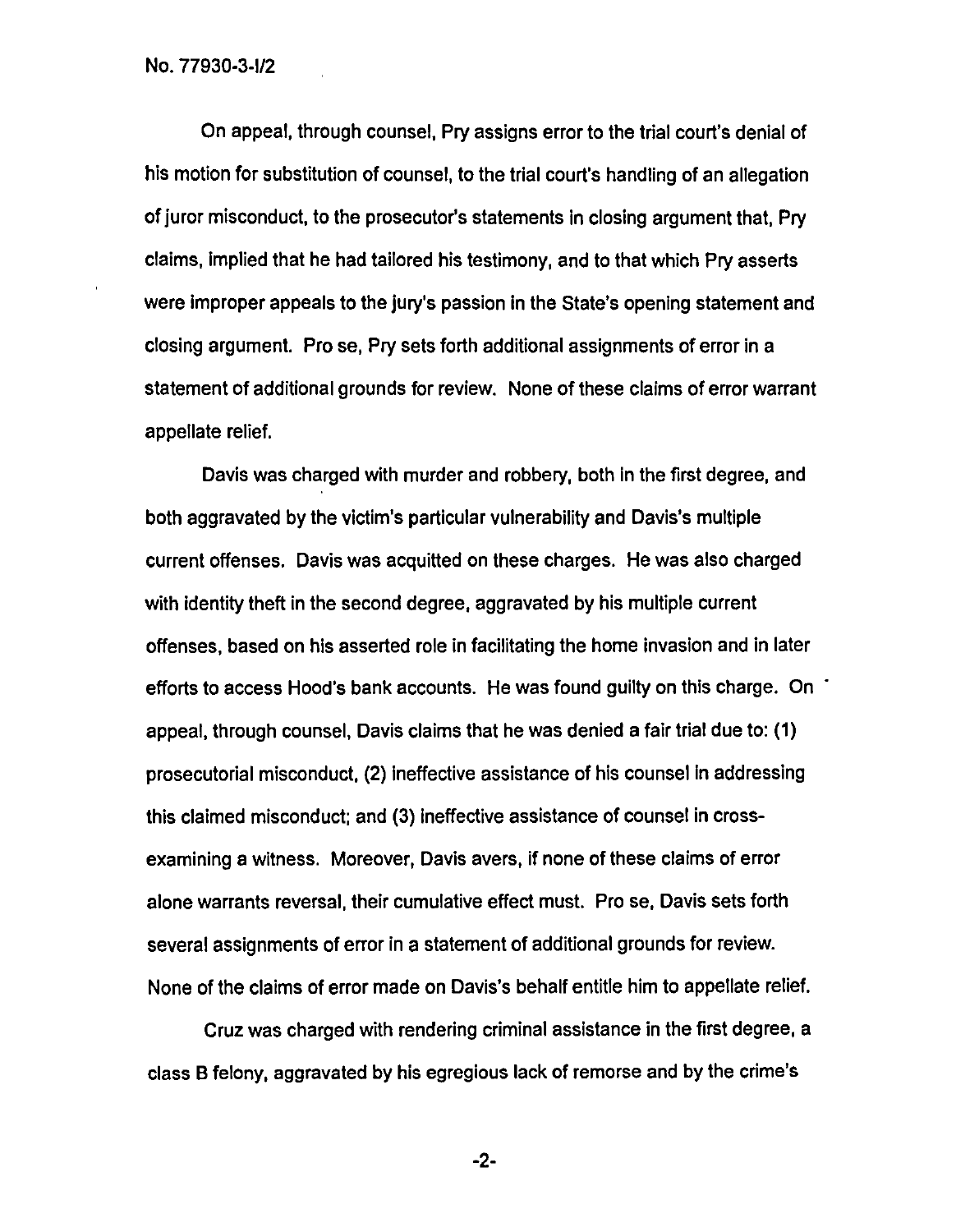impact on others. He was also charged with concealment of a deceased body, a gross misdemeanor. Cruz was found guilty as charged, although the jury declined to find egregious lack of remorse as an aggravating factor. On appeal, Cruz avers that the information charging him with the felony was constitutionally deficient and that the exceptional sentence imposed on him was not authorized by statute. Pro se, Cruz submits a statement of additional grounds for review. We hold that the information charging Cruz with rendering criminal assistance in the first degree was constitutionally deficient. Consequently, we reverse this conviction with direction that the charge be dismissed by the trial court without prejudice. His misdemeanor conviction is undisturbed by this resolution. We remand Cruz's case to the trial court for resentencing.

For clarity, we will separately address each defendant's assignments of error and the facts pertinent thereto.

I

### Pry Appeal

# A

On December 17,2015, Robert Archie Hood was robbed, severely beaten, and killed in his home near Bremerton. Pry's girlfriend, Ocean Wilson, and Pry's sister, Shawna Dudley-Pry, were riding in the car transporting Pry and another man, Joshua Rodgers-Jones, to rob Hood's house.

Wilson testified that, later, Pry told her:

Mhat ... they went up to the man's house, that he knocked on the door and told the man that he was God. And that they had tied the old man up and hit him and asked him if he had raped kids in the past. And I guess the old man, Mr. Hood, had confirmed that that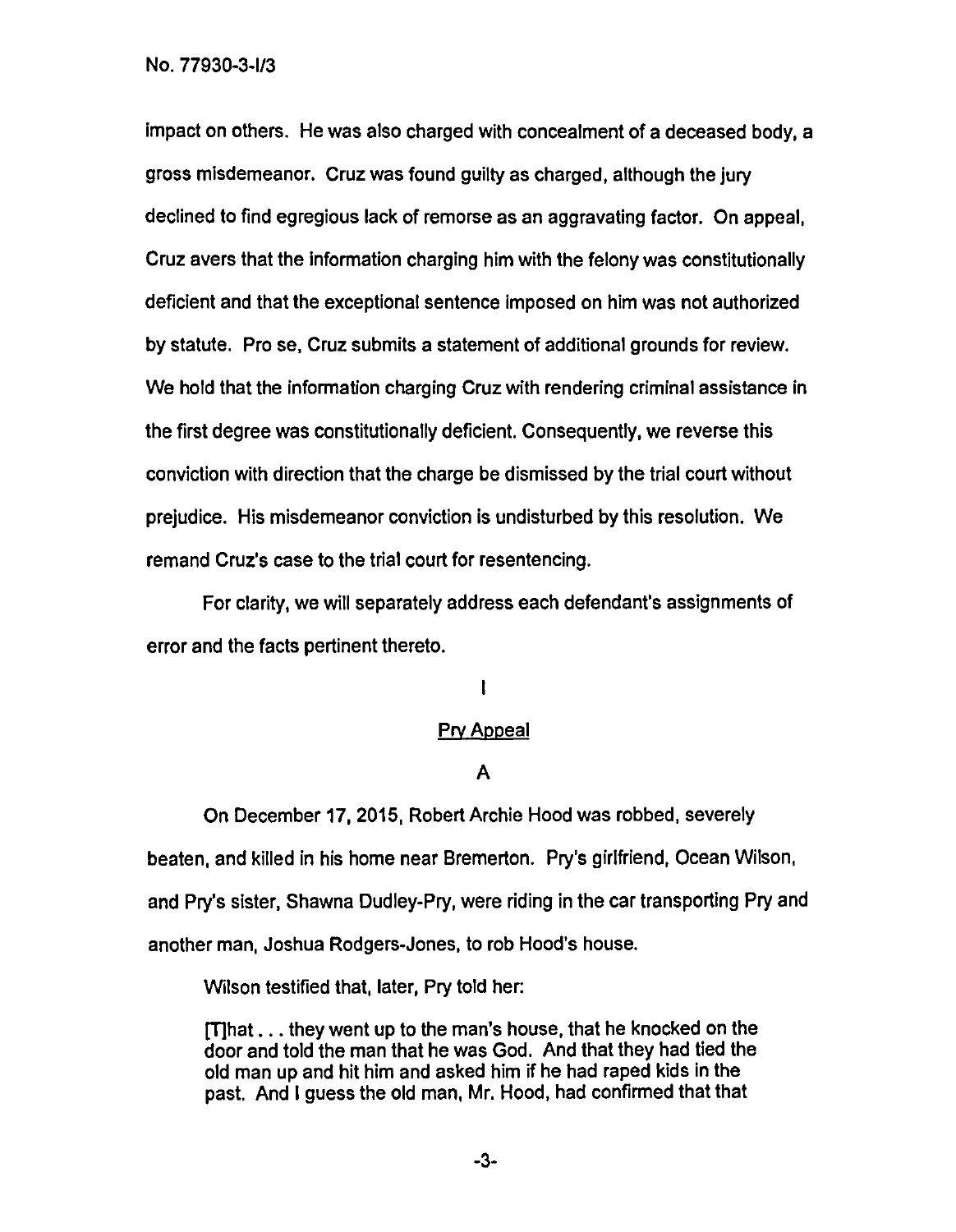was a long time ago. [Pry] told me that they left the man in the house tied up, and he was snoring on the floor.

That night, Wilson, Pry and Dudley-Pry stayed in a motel room where they attempted to access Hood's bank accounts via telephone calls and the Internet. Pry and the others left the motel and returned to Bremerton the next day.

On December 21, Hood's friend Candyce Gratton went to his house, noticed that he was gone and that the house was in disarray, and alerted the police. On December 22, Pry was taken into custody. A subsequent police search of the duplex in which Pry had been living revealed many of Hood's personal effects and various documents containing his financial information. Hood's body was recovered on December 30.

The State brought charges against Pry, Davis, Cruz, and Rodgers-Jones and joined their cases for trial. The trial court later severed Rodgers-Jones's case for trial. The consolidated trial consumed 44 days.

On the first day of jury selection, a day on which 200 jurors had been summoned to court, Pry requested a new appointed attorney. His stated basis was that he did not "feel ... adequately represented" and that his attorney was trying to get him "to take a [plea] deal [rather] than preparing for my defense." Pry's attorney then stated that he had no issue with continuing to represent Pry. The trial court denied the request. Pry did not make any request of this nature at any other time during the trial.

In opening statement, the prosecutor opined that Hood "probably never envisioned" the events leading to his death, a remark to which no defense counsel objected.

-4-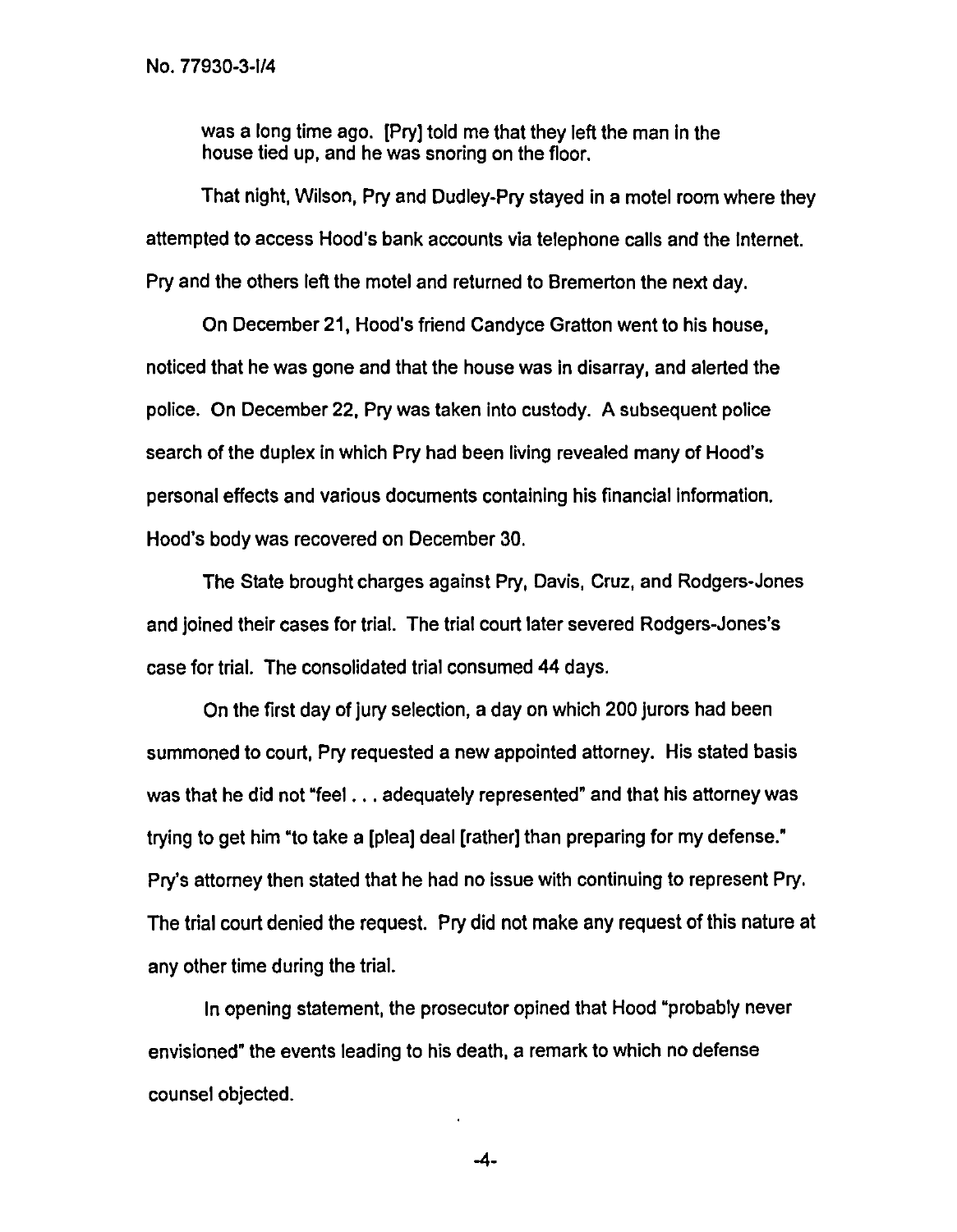Twice during trial, attorneys for Pry and for Davis brought to the court's attention a juror who appeared to them to have been asleep during trial. When Davis's attorney first called the judge's attention to the juror in question, the judge stated that the juror did not appear to him to have been asleep during the proceedings. Later, attorneys for both Pry and Davis again raised the issue. The trial court, after hearing observations and argument from counsel and reciting its own observations of the juror's behavior, made a factual finding that the juror had not been sleeping. Pry and Davis subsequently declined the judge's offer of further inquiry. Neither raised the issue again.

During the State's cross-examination of Pry, in response to a question about his memory of specific dates in December 2015, Pry stated, "[M]y life is on the line and I've had plenty of time to think about everything that's happened thoroughly." In closing argument, the prosecutor referenced this remark in order to cast doubt on Pry's credibility as a witness and to imply that Pry's having "had plenty of time to think about everything that's happened" meant that he had used that time to conform or tailor his testimony to the evidence produced at trial.

The prosecutor also noted, in closing argument, that the evidence did not show the exact course of events that took place when Pry and Rodgers-Jones were alone with Hood, but that the evidence established more than sufficient facts about Hood's death to prove the State's case. The prosecutor also noted that the day on which the closing argument was delivered would have been Hood's birthday, and asked the jury to "celebrate" Hood by carefully considering the evidence. An objection was interposed to the use of the word "celebrate."

-5-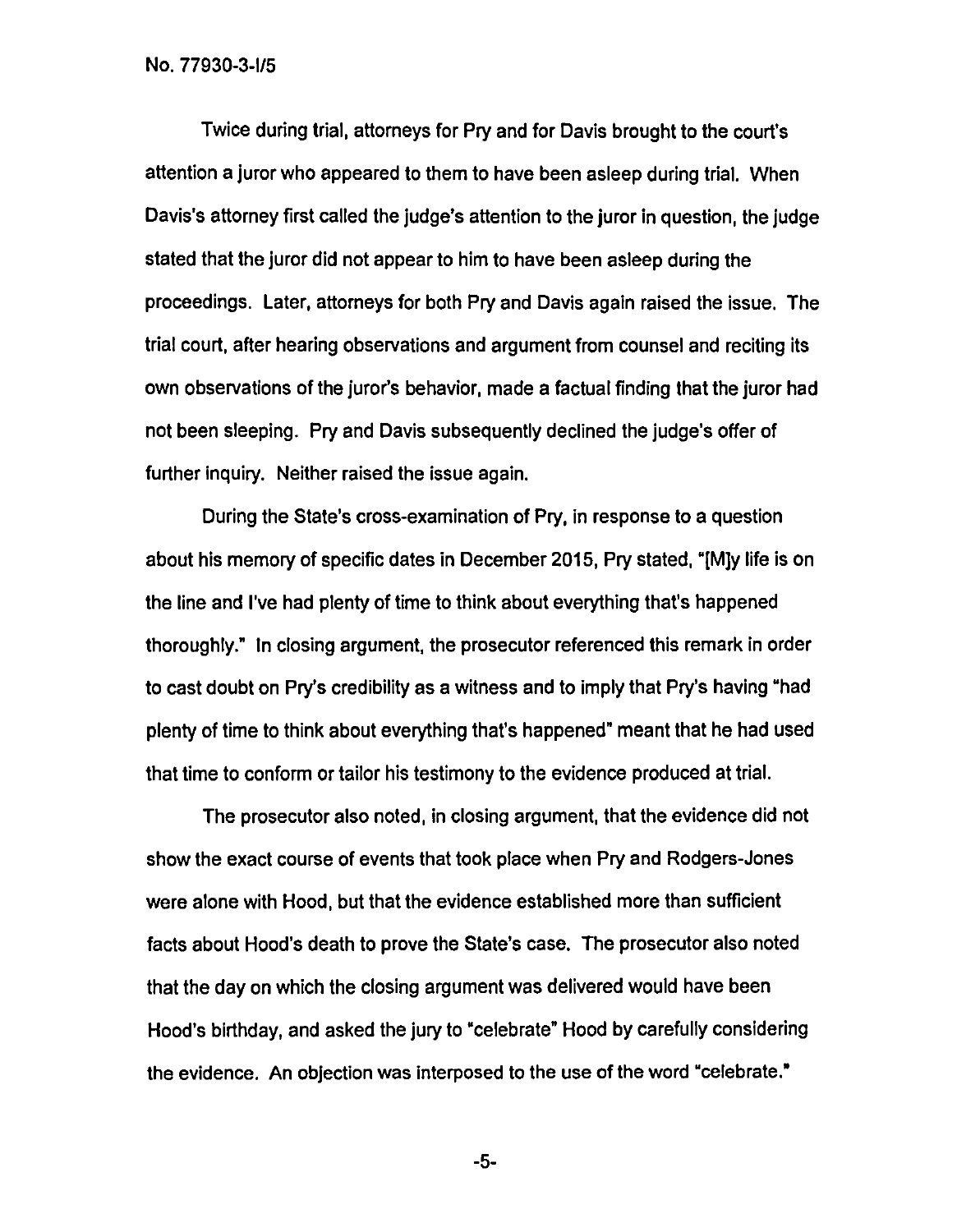This objection was sustained and no defendant requested any further relief. No objections were interposed to the other remarks.

The jury found Pry guilty of murder, robbery, and kidnapping, all in the first degree. It further found that all of the offenses were aggravated by the victim's particular vulnerability, the deliberate cruelty inflicted on the victim, and Pry's lack of remorse. Pry's convictions for murder and robbery in the first degree were subsequently merged into a single felony murder conviction. The jury also found Pry guilty of identity theft In the second degree, possession of stolen property in the second degree, and witness tampering. The court imposed an exceptional sentence of 958 months of imprisonment.

#### B

Pry first contends that the trial court's denial of his request for substitution of appointed counsel, made on the first day of jury selection, constituted an abuse of its discretion. We disagree.

While the Sixth Amendment to the United States Constitution guarantees that, in "all criminal prosecutions, the accused shall ... have the assistance of counsel for his defense," it does not give an indigent defendant an absolute right to choose any particular advocate. U.S. CONST. amend VI; State v. Stenson,132 Wn.2d 668, 733, 940 P.2d 1239 (1997).1 Whether an indigent defendant's dissatisfaction with his court-appointed counsel justifies the appointment of new

<sup>1</sup> The analysis is the same under the state constitution. State v. DeWeese, 117 Wn.2d 369, 375-76, 816 P.2d 1(1991).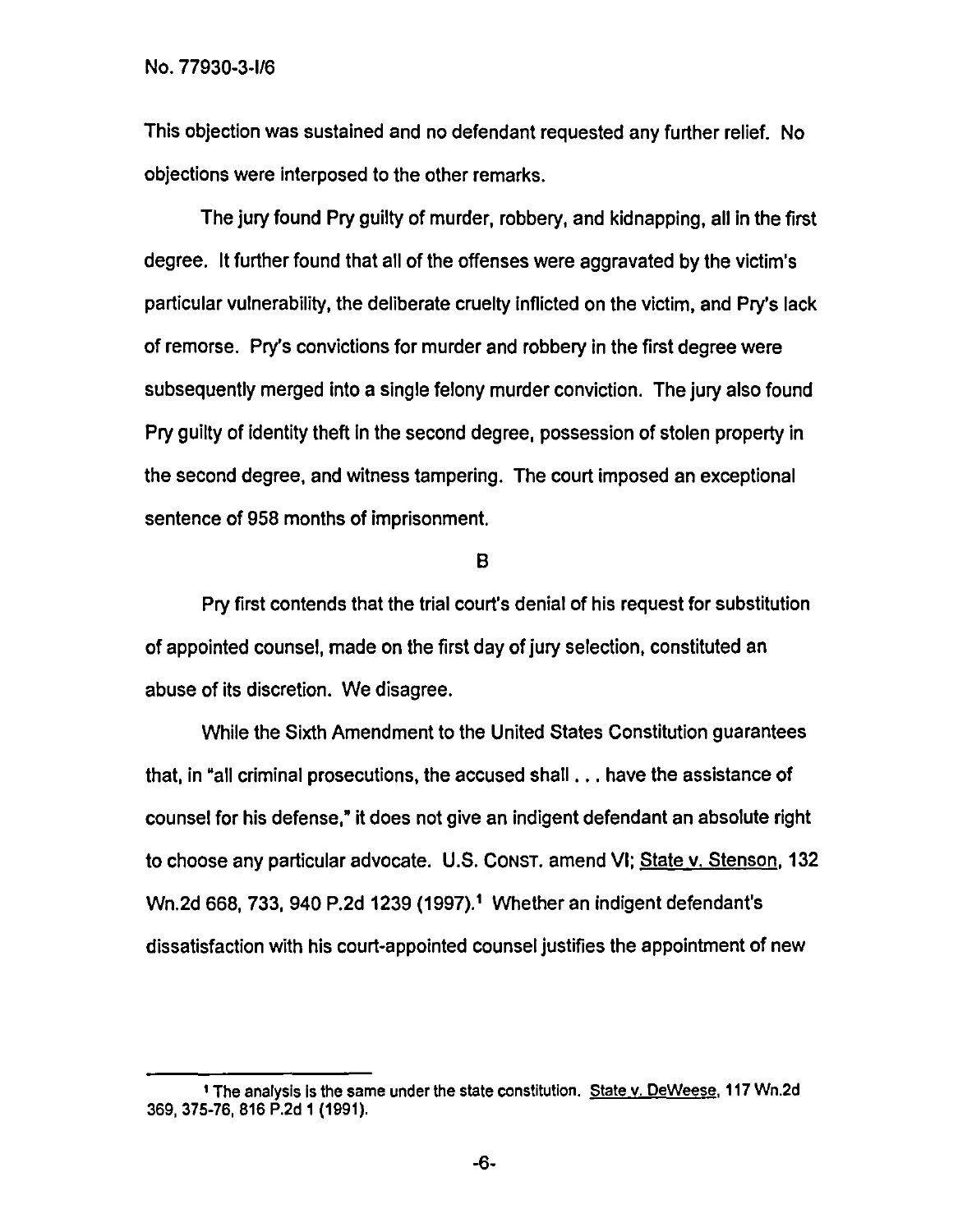counsel is a matter reserved to the trial court's discretion.2 Stenson,132 Wn.2d

at 733. The timeliness of a request for substitution of counsel affects the trial court's exercise of discretion to grant or deny that request. State v. Garcia, 92

Wn.2d 647, 655-56, 600 P.2d 1010 (1979).

A criminal defendant who is dissatisfied with appointed counsel must show good cause to warrant substitution of counsel, such as a conflict of interest, an irreconcilable conflict, or a complete breakdown in communication between the attorney and the defendant. Smith v. Lockhart,923 F.2d 1314, 1320 (8th Cir. 1991). Attorney-client conflicts justify the grant of a substitution motion only when counsel and defendant are so at odds as to prevent presentation of an adequate defense. E.g., State v. Lopez, 79 Wn. App. 755, 766, 904 P.2d 1179 (1995) (citing United States v. Morrison,946 F.2d 484,498 (7th Cir. 1991)). The general loss of confidence or trust alone is not sufficient to substitute new counsel. Johnston v. Florida,497 So.2d 863 (Fla. 1986).

Factors to be considered in a decision to grant or deny a motion to substitute counsel are (1) the reasons given for the dissatisfaction, (2) the court's own evaluation of counsel, and (3) the effect of any substitution upon the scheduled proceedings. State v. Stark,48 Wn. App. 245, 253, 738 P.2d 684 (1987).

Stenson,132 Wn.2d at 734.

The analogous situation of a request to proceed pro se provides the

rule applied in this setting, as regards the timeliness of the request:

(a) if made well before the trial or hearing and unaccompanied by a motion for continuance, the right of self-representation exists as a matter of law; (b) if made as the trial or hearing is about to commence, or shortly before, the existence of the right depends on the facts of the particular case with a measure of discretion reposing in the trial court in the matter; and (c) if made during the trial or hearing, the right to proceed pro se rests largely in the informed discretion of the trial court.

<sup>2</sup> A trial court abuses its discretion when its decision adopts a view no reasonable person would take or is based on untenable grounds or untenable reasons. State v. Sisouvanh, 175 Wn.2d 607, 623, 290 P.3d 942 (2012).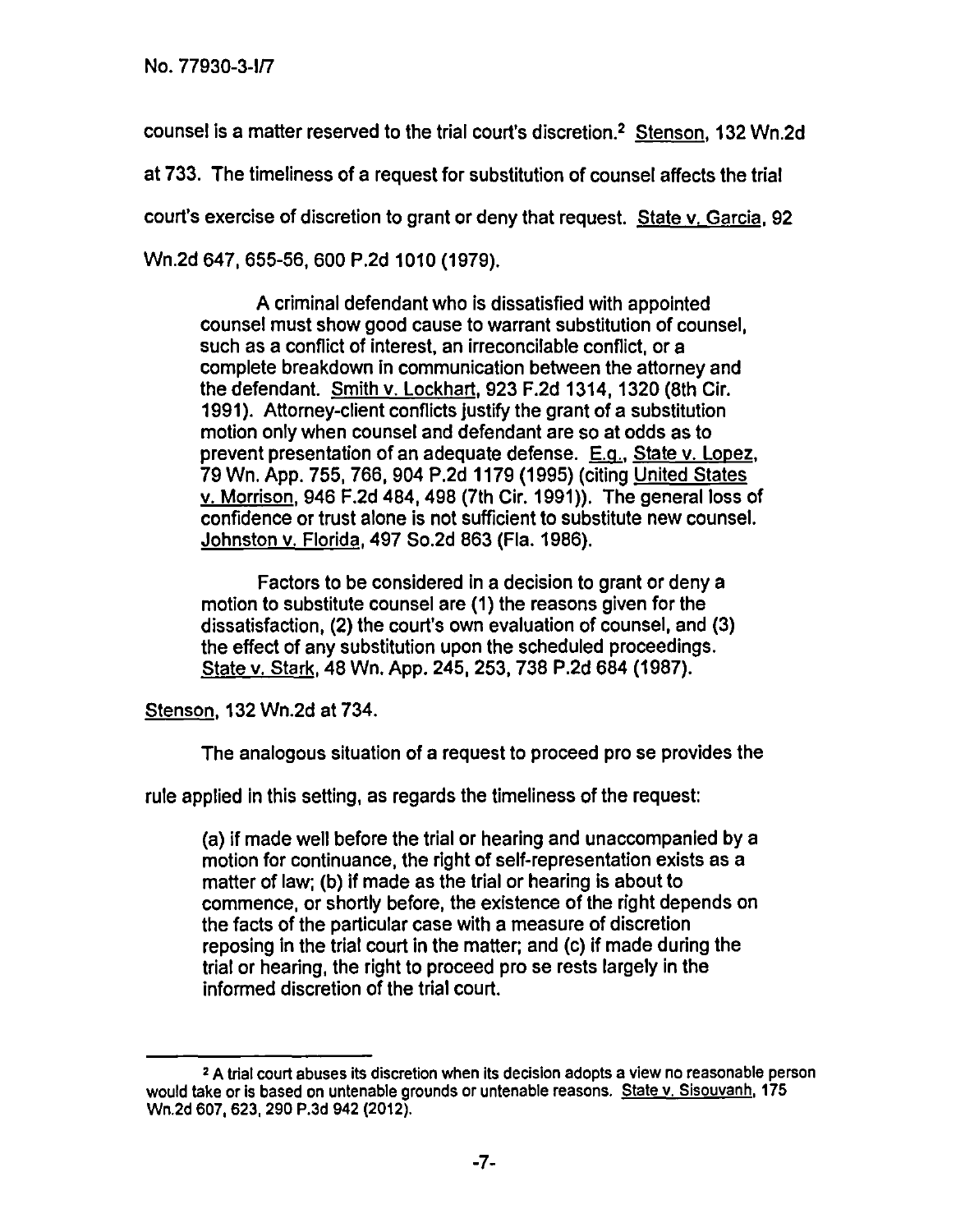State v. Fritz, 21 Wn. App. 354, 361, 585 P.2d 173 (1978).

Our courts have been alert to the risk of defendants using requests for substitute counsel to hinder or delay proceedings. State v. DeWeese, 117 Wn.2d 369, 379, 816 P.2d 1 (1991). "In the absence of substantial reasons a late request should generally be denied, especially if the granting of such a request may result in delay of the trial." Garcia, 92 Wn.2d at 656 (analyzing a late request to proceed pro se). Indeed, the basic rule is plainly stated: "A defendant may not manipulate the right to counsel for the purpose of delaying and disrupting trial." DeWeese,117 Wn.2d at 379.

"[A] trial court conducts adequate inquiry by allowing the defendant and counsel to express their concerns fully"; this process need not be a formal inquiry. State v. Schaller, 143 Wn. App. 258, 271, 177 P.3d 1139 (2007). The defendant must state the reasons for his dissatisfaction with counsel and the record on appeal should show that the trial court had before it the information necessary to assess the merits of the defendant's request. State v. Varga, 151 Wn.2d 179, 200-01, 86 P.3d 139 (2004).

This trial involved three defendants. Sixty-eight witnesses were called to testify. Two hundred jurors were summoned on the first day of voir dire. Scheduling was already a major concern for witnesses, jurors, and counsel. It was in this context that Pry made the request for substitution of counsel without providing any substantial reasons therefor. Granting Pry's request would have forced either a continuance of the proceedings or a severance of Pry's case from the other defendants' cases.

-8-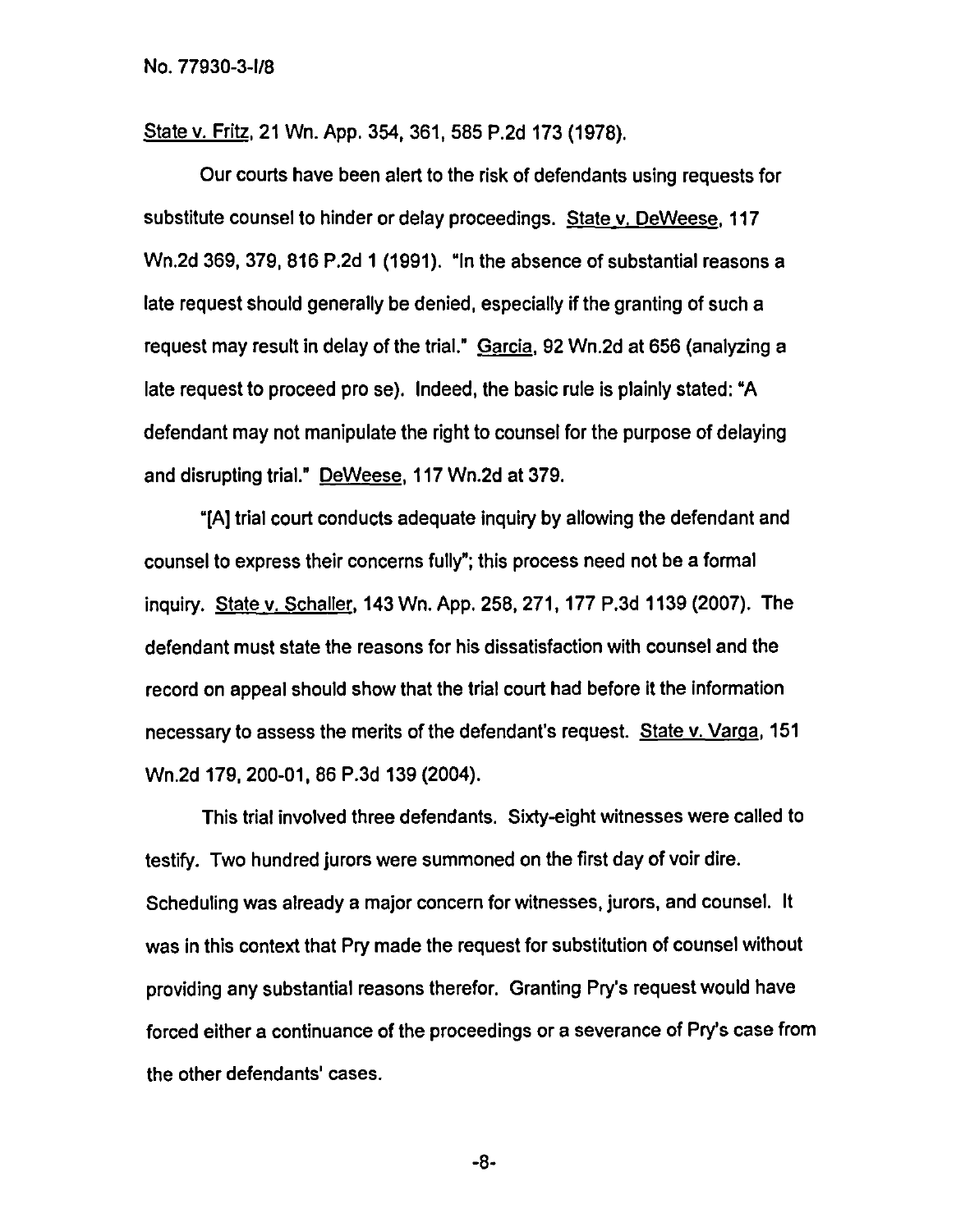And a severance was no small matter. The trial judge had already ruled on severance requests from the various defendants. It had granted Rodgers-Jones's request and denied the others. The trial judge had good reason to take care that Pry's request for new counsel did not become a disguised attempt to obtain the severance that the court had previously denied him.

Further, Pry's vague statements to the trial court contained no contention of a conflict of interest, an irreconcilable conflict, or a complete breakdown in communication between Pry and his counsel. At no other point in the monthslong period before trial, nor during the remaining weeks of trial, did Pry state that there was any issue between himself and his attorney. Indeed, Pry's counsel had made 16 separate appearances on Pry's behalf before the trial judge prior to Pry making his request. Based on the trial court's observations of counsel's advocacy for Pry during each appearance before the trial court, the court acted within its discretion in accepting his assertion that he had no concerns about moving forward as Pry's attorney.

Pry claims that the trial court did not make a sufficient inquiry into his request. In fact, the judge asked Pry why he was dissatisfied and asked his counsel if he had any concerns. As noted above, the record fails to show any inadequacy on the part of Pry's counsel and Pry described only a general dissatisfaction with his representation. The inquiry was sufficient to fully inform the judge, who was plainly aware of a continuance's impact "upon the scheduled proceedings." Stenson, 132 Wn.2d at 734. The trial court did not abuse its

-9-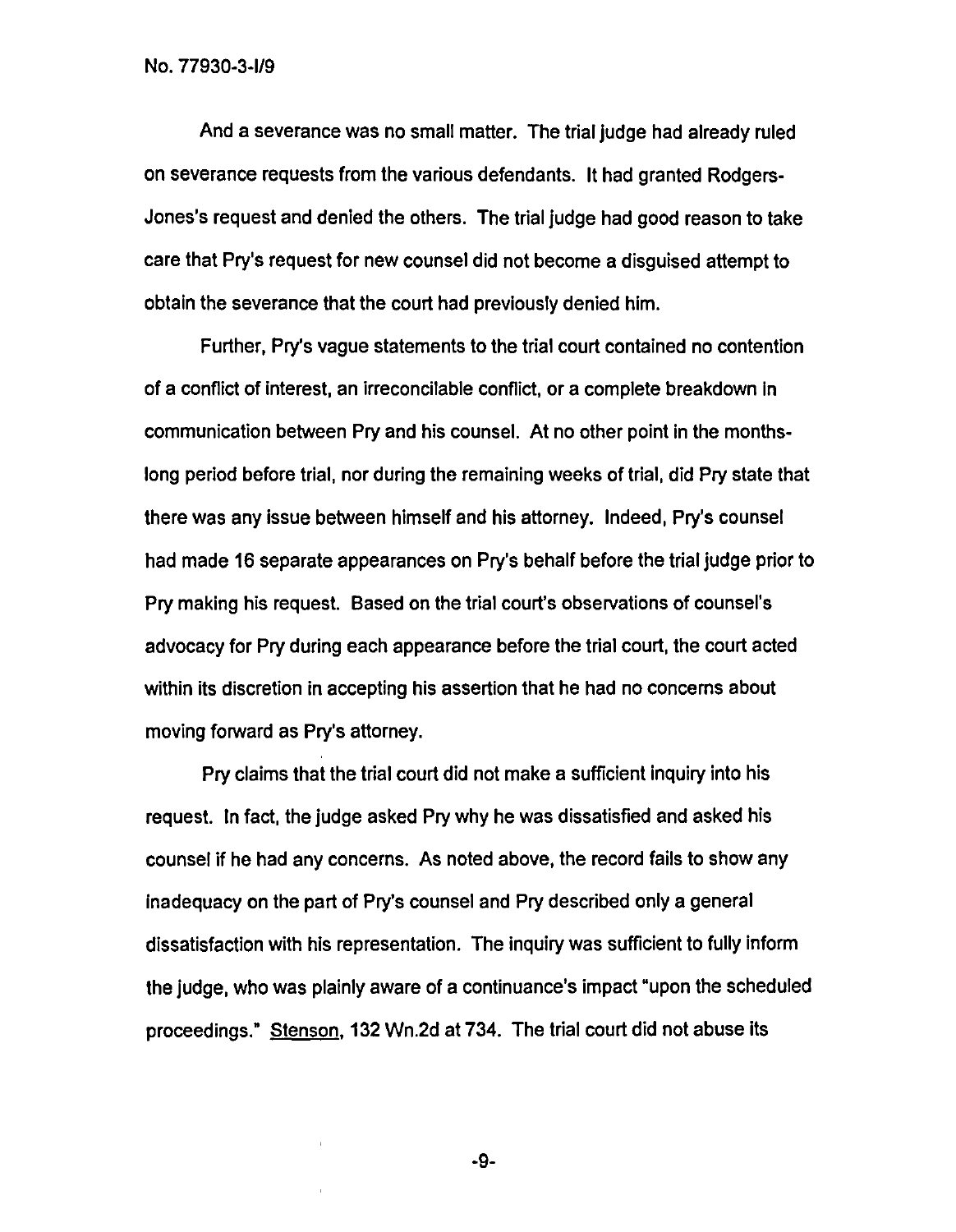discretion in denying Pry's late request for new appointed counsel. Fritz, 21 Wn. App. at 361. There was no error.

C

Pry next avers that a juror may have been sleeping during the trial, and that the trial court abused its discretion by not properly investigating this juror's alleged misconduct. To the contrary, the record does not show that the juror was sleeping, and no defendant accepted the trial court's offer for further inquiry when the issue was addressed at trial. Thus, the trial court did not abuse its discretion. There was no error.

ROW 2.36.110 and CrR 6.5 impose on the trial court a continuous obligation to investigate allegations of juror unfitness and to excuse jurors who are found to be unfit. State v. Elmore,155 Wn.2d 758, 773, 123 P.3d 72 (2005). The party alleging juror misconduct bears the burden of showing that such misconduct occurred. State v. Revnoldson,168 Wn. App. 543, 547, 277 P.3d 700 (2012). ROW 2.36.110 sets forth the circumstances under which a trial court must dismiss a juror:

It shall be the duty of a judge to excuse from further jury service any juror, who in the opinion of the judge, has manifested unfitness as a juror by reason of bias, prejudice, indifference, Inattention or any physical or mental defect or by reason of conduct or practices incompatible with proper and efficient jury service.

For dismissal to be proper, the record must establish that a juror engaged in "misconduct." State v. Jorden,103 Wn. App. 221, 229, 11 P.3d 866 (2000). In resolving an allegation of juror misconduct, the trial court may act as both an observer and a decision-maker, and its factual determinations are given

-10-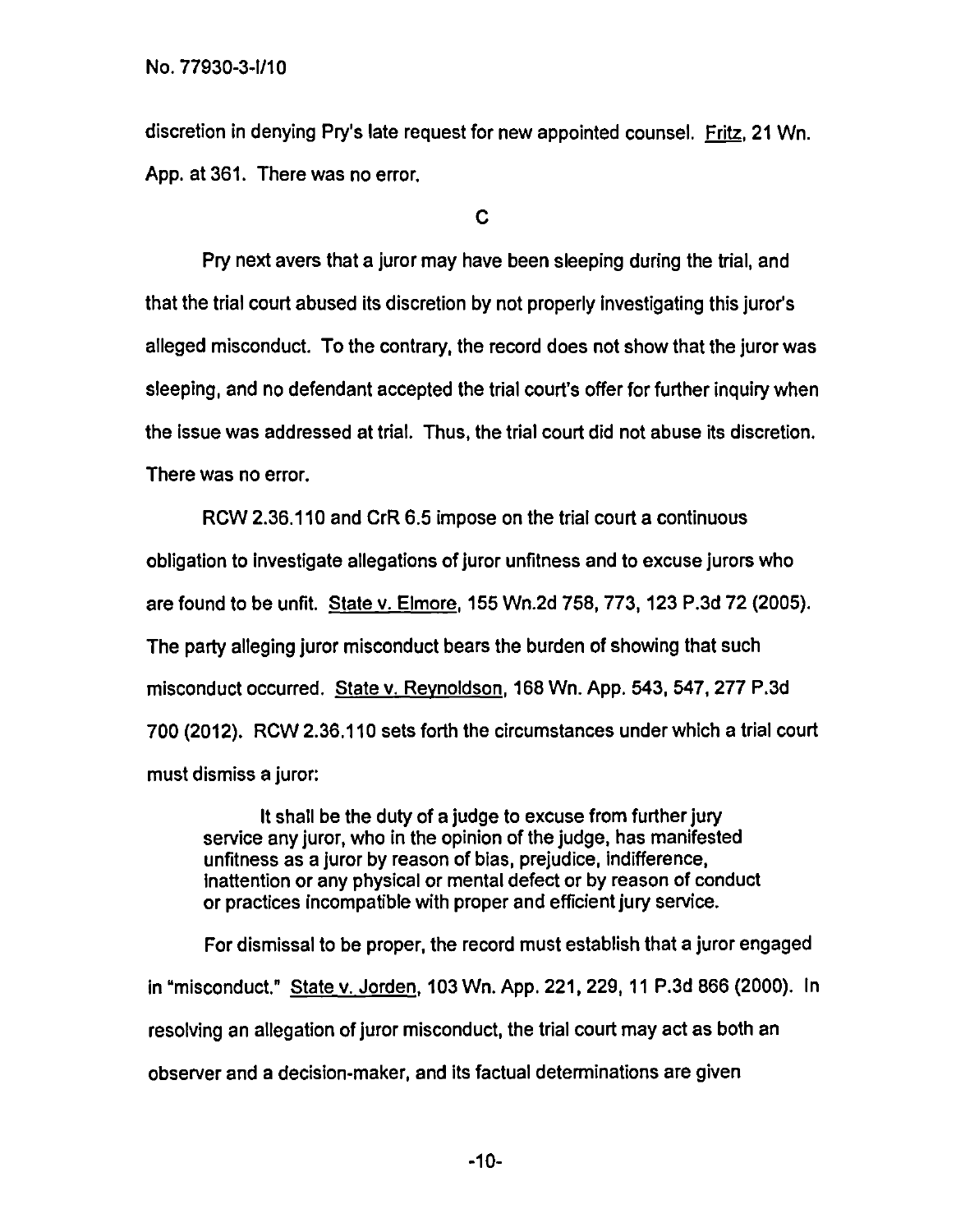deference on appeal. Elmore, 155 Wn.2d at 768-69; Jorden, 103 Wn. App. at 229. The trial court's determination is reviewed for an abuse of discretion. There is no mandatory format for a trial court to utilize when determining whether a juror engaged in misconduct. The trial court has discretion to hear and resolve the issue in any manner that avoids tainting the juror and that works best for the proceedings. Jorden,103 Wn. App. at 229.

It is not always necessary for a trial judge to engage in further inquiry in response to an allegation of a sleeping juror because the judge may be personally aware of whether the juror was (or was not) sleeping. In Jorden, the judge observed the allegedly sleeping juror during trial and found that "she was yawning, dozing, and sitting with her eyes closed." 103 Wn. App. at 226. The juror was dismissed after the judge concluded that she was "'the most inattentive juror [the judge had] seen in six and a half years of doing trials." Jorden, 103 Wn. App. at 226.

In this case, the trial court was confronted, twice, with a defense contention that the challenged juror had been sleeping. The prosecutor disagreed. In the first instance, the trial court resolved the matter with the judge's affirmative statement that the juror had not been asleep during the proceedings.<sup>3</sup> Over a month later, when the issue was brought to the trial court's attention during closing arguments, the prosecutor stated:

<sup>&</sup>lt;sup>3</sup> The issue was brought to the court's attention during a break in the proceedings when Davis's lawyer stated that the juror "looks like he might be dozing a little bit." The judge observed that the juror was attentive but may have had a headache; the prosecutor corroborated this account, stating that the juror had manifested frustration with the pace of the proceedings. The judge did not accept that the juror had been sleeping, remarking that "[i]t is just when we were on the break there he had his eyes closed."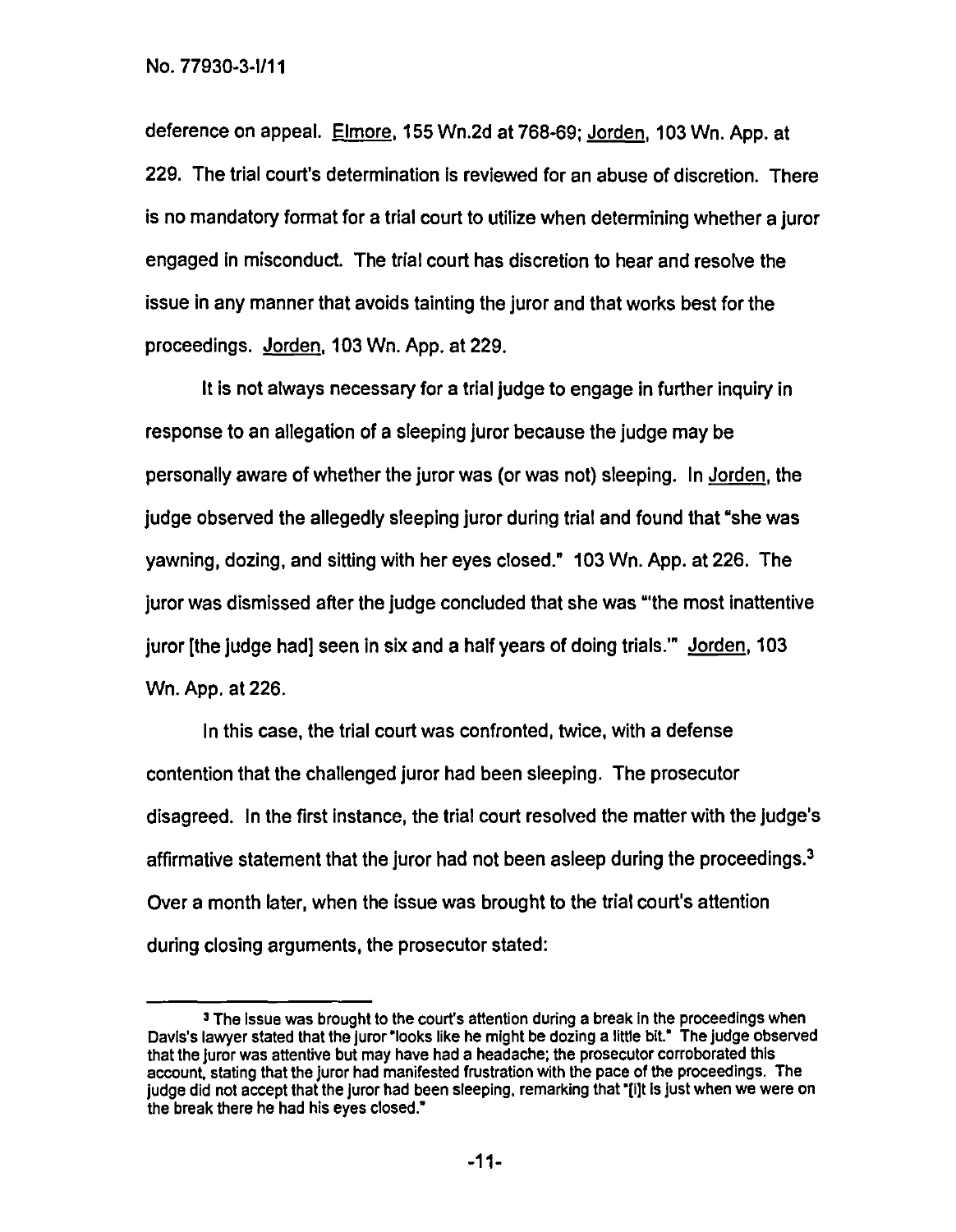I'm watching him keep notes. He doesn't look at the speaker in the eye the entire time, but he's taking notes throughout [the defense] argument[s] .... He's not sleeping.

To this the trial court added its own observation:

<sup>I</sup>'ve watched him because he does have that appearance on occasion. And so I paid special attention to him during those occasions. I haven't noticed anything where he looks like he's actually asleep.

Pry and Davis both declined the trial court's offer for further inquiry into the matter. Cruz did not express any opinion on the matter. Hence, the record is that the trial court investigated the allegation and made a finding of fact—that the iuror was not "actually asleep." Further, in declining the trial court's offer to make further inquiry of the matter, the defendants waived any claim that the trial court's process for resolving the Issue was Insufficient. The trial court did not abuse its discretion in its disposition of the juror misconduct allegation. There was no error.

 $\mathbf D$ 

Pry next avers that the prosecutor, in her closing argument, improperly accused him of tailoring his testimony based only on his presence in the courtroom. This mischaracterizes the prosecutor's argument, in which the prosecutor quoted Pry's own testimony to show that he had time to think about what he would say when testifying. This assertion was not misconduct.

In support of his argument, Pry cites to Justice Ginsburg's dissent in Portuondo v. Agard, 529 U.S. 61, 120 S. Ct. 1119, 146 L. Ed. 47 (2000). The majority opinion in Portuondo held that a defendant's rights under the Sixth Amendment to the United States Constitution were not violated when a

-12-

 $\mathbf{I}$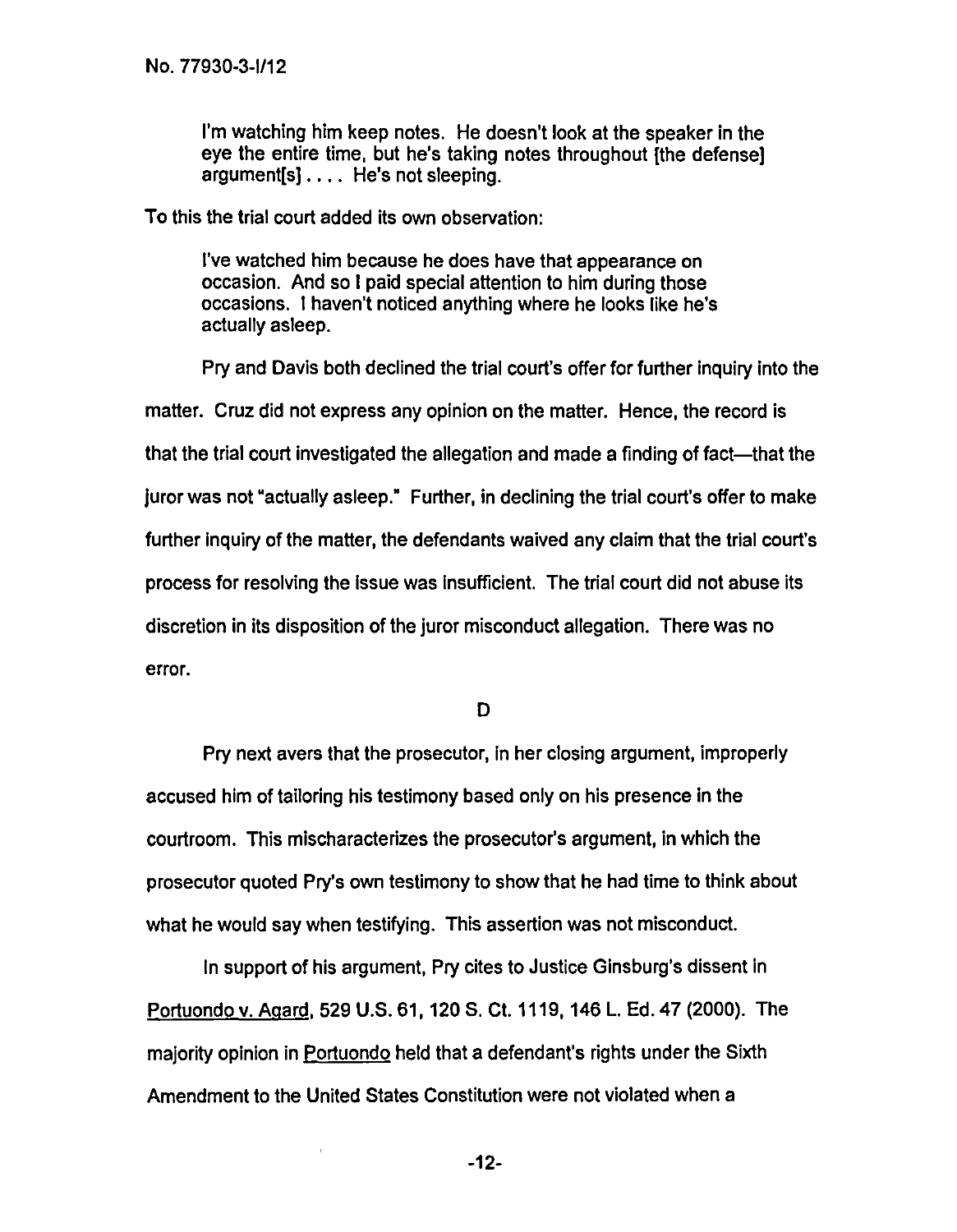prosecutor's closing argument called attention to the fact that the defendant had possessed the opportunity to hear the other trial witnesses testify and to tailor his testimony accordingly. Portuondo,529 U.S. at 73. Justice Ginsburg was of the view that this "transform[ed] a defendant's presence at trial from a Sixth Amendment right into an automatic burden on his credibility." Portuondo, 529 U.S. at 76 (Ginsburg, J., dissenting).

Our Supreme Court adopted Justice Ginsburg's views when it analyzed a similar accusation of tailoring under the pertinent provision of the state constitution. State v. Martin, 171 Wn.2d 521, 533-36, 252 P.3d 872 (2011) (holding that, in this circumstance, Const. art. I, § 22 provides greater rights than does the Sixth Amendment). Soon thereafter, in State v. Hilton, 164 Wn. App. 81,261 P.3d 683 (2011), a panel of Division Three judges resolved an appeal in a case in which the prosecutor had made a more direct tailoring argument—one that specifically referenced the defendant's presence in court. The appellate court nevertheless rejected the defendant's assertion of prosecutorial misconduct because the prosecutor's argument was based on the defendant's testimony, not on his mere presence. The court explained:

As noted previously, the Martin majority did not address the issue, which had divided the court in Portuondo, of whether a generic tailoring argument would be proper. 171 Wn.2d at 536 n.8. This case does not truly present that issue, either, since the defendant was cross-examined about tailoring and the prosecutor's argument directly tied the credibility of defendant's testimony to his opportunity to prepare it. This was not a generic tailoring argument because it had a basis in the cross-examination. There was nothing improper about the argument because it was reasonably drawn from the testimony admitted at trial. Hoffman,116 Wn.2d at 95.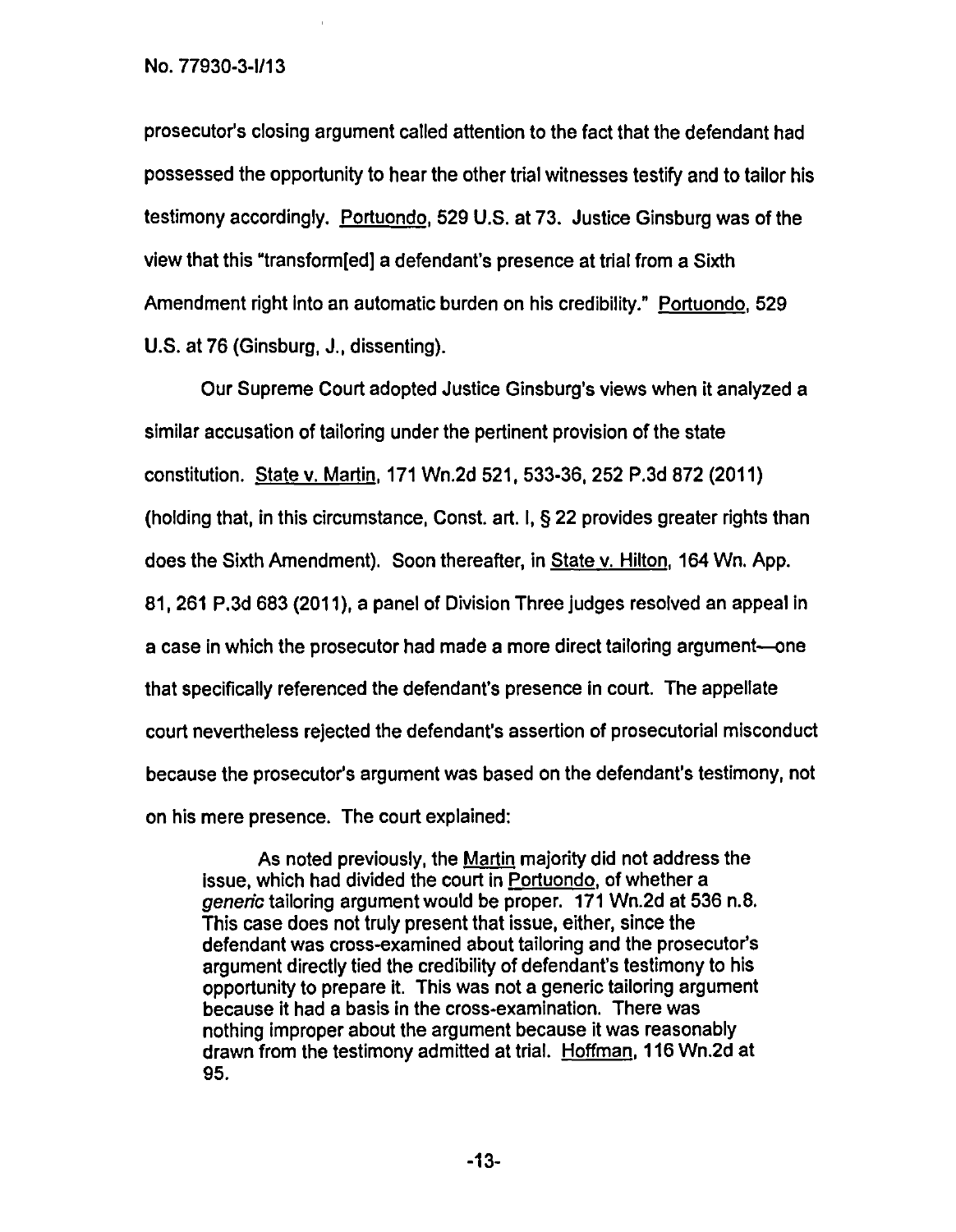It was proper to cross-examine the defendant about the changes in his story and his opportunities to prepare those changes. It was thus also proper to argue the issue to the jury. 116 Wn.2d at 95. The defendant's constitutional rights under article I, section 22 were not violated.

Hilton, 164 Wn. App. at 98 (citing State v. Hoffman, 116 Wn.2d 51, 804 P.2d 577

(1991)).

In this case, the prosecutor's comments in closing argument did not

accuse Pry of tailoring his testimony based on his mere presence at trial. Rather,

the comments were based on inferences that the prosecutor drew from Pry's own

testimony, as was found acceptable in Hilton. In her closing argument, the

prosecutor discussed Pry's actions and testimony to demonstrate his instinct for

self-preservation, and then made the comment that is the subject of Pry's

misconduct argument:

So these are Robert Pry's words to you when he took the stand. He told you that he would not divulge information freely. He is not a credible witness in this case.

These are his words. "My life is on the line, and I've had plenty of time to think about what happened." He is able to craft his statement to you in court.

Pry objected to this, citing to Martin. The trial court overruled his

objection, explaining that the comment was not an accusation of tailoring based

on Pry's mere presence in court but, instead, that "[the prosecutor] said ... he

had a lot of time to think about it and put a story together, essentially, which is

what he said." The prosecutor's comments, and the trial court's ruling, are

supported by the record of Pry's cross-examination. Pry's assertion of

misconduct thus fails.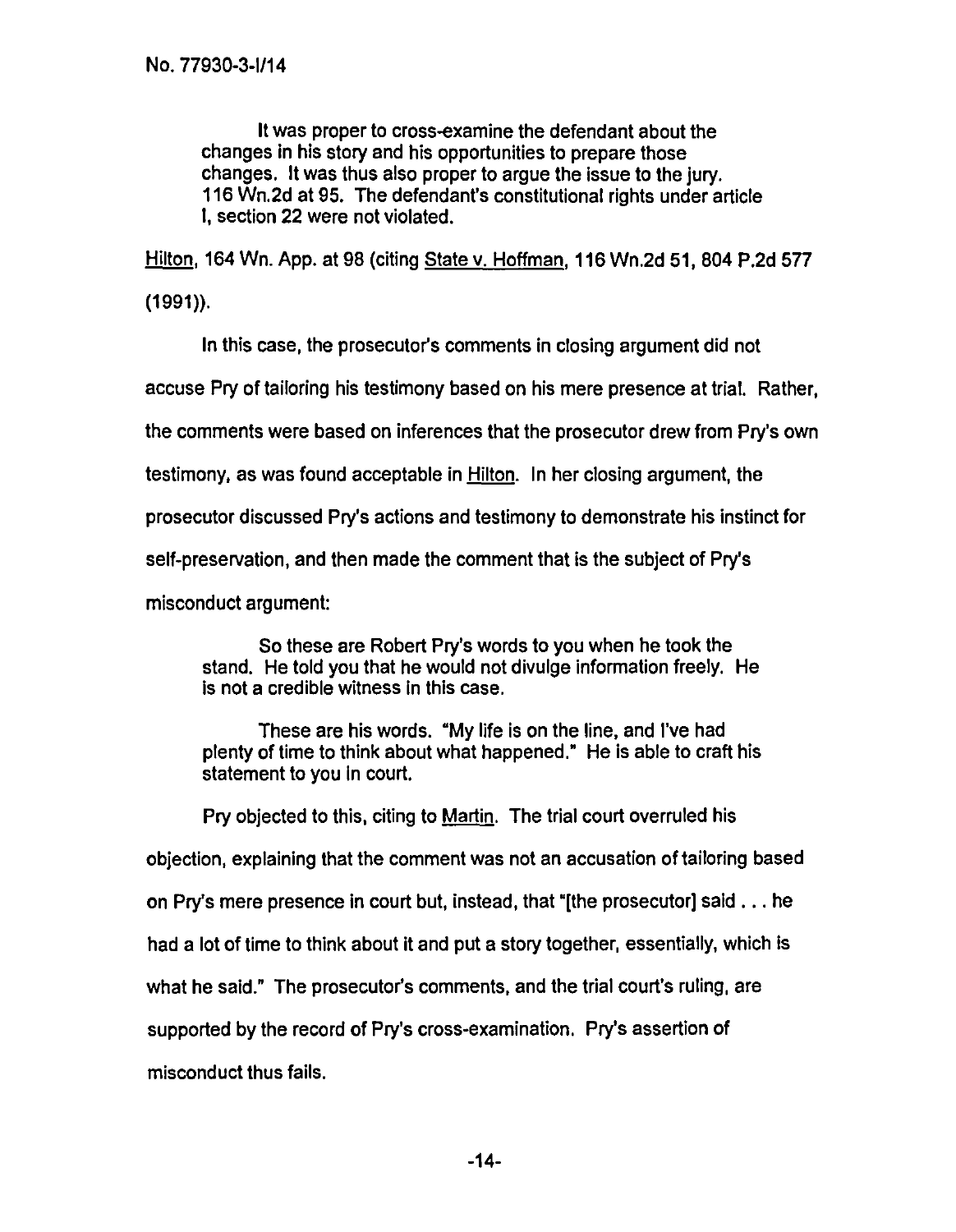E

Pry also asserts that the prosecutor's opening statement and closing argument contained improper appeals to the jury's passion.

In her opening statement, the prosecutor stated that Hood "probably never envisioned" the manner of his death. In her closing argument, the prosecutor noted that the day would have been Robert Hood's 90th birthday had he lived, that the evidence did not indicate precisely what happened when he was beaten and hog-tied, and that the jury should "celebrate" Hood. Of these comments, only the last was objected to by defense counsel. On appeal, Pry avers that the comments, taken as a whole, were so improper that they had a cumulative effect of prejudicial error, and that this effect was so pronounced that no instruction or series of instructions could ameliorate it and cure the error. We do not agree that the challenged statements constituted misconduct that would entitle Pry to a new trial.

A defendant alleging improper argument by the State bears the burden of proving that the prosecutor's conduct was both improper and prejudicial. State v. Emery,174 Wn.2d 741, 756, 278 P.3d 653 (2012). Once a defendant establishes that a prosecutor's statements were improper, the appellate court determines whether the defendant is entitled to relief by applying one of two standards of review. Emery,174 Wn.2d at 760. The first standard, which applies if the defendant timely objected at trial and the objection was overruled, requires that the defendant show that the prosecutor's misconduct led to prejudice that had a substantial likelihood of affecting the jury's verdict. Emery,

-15-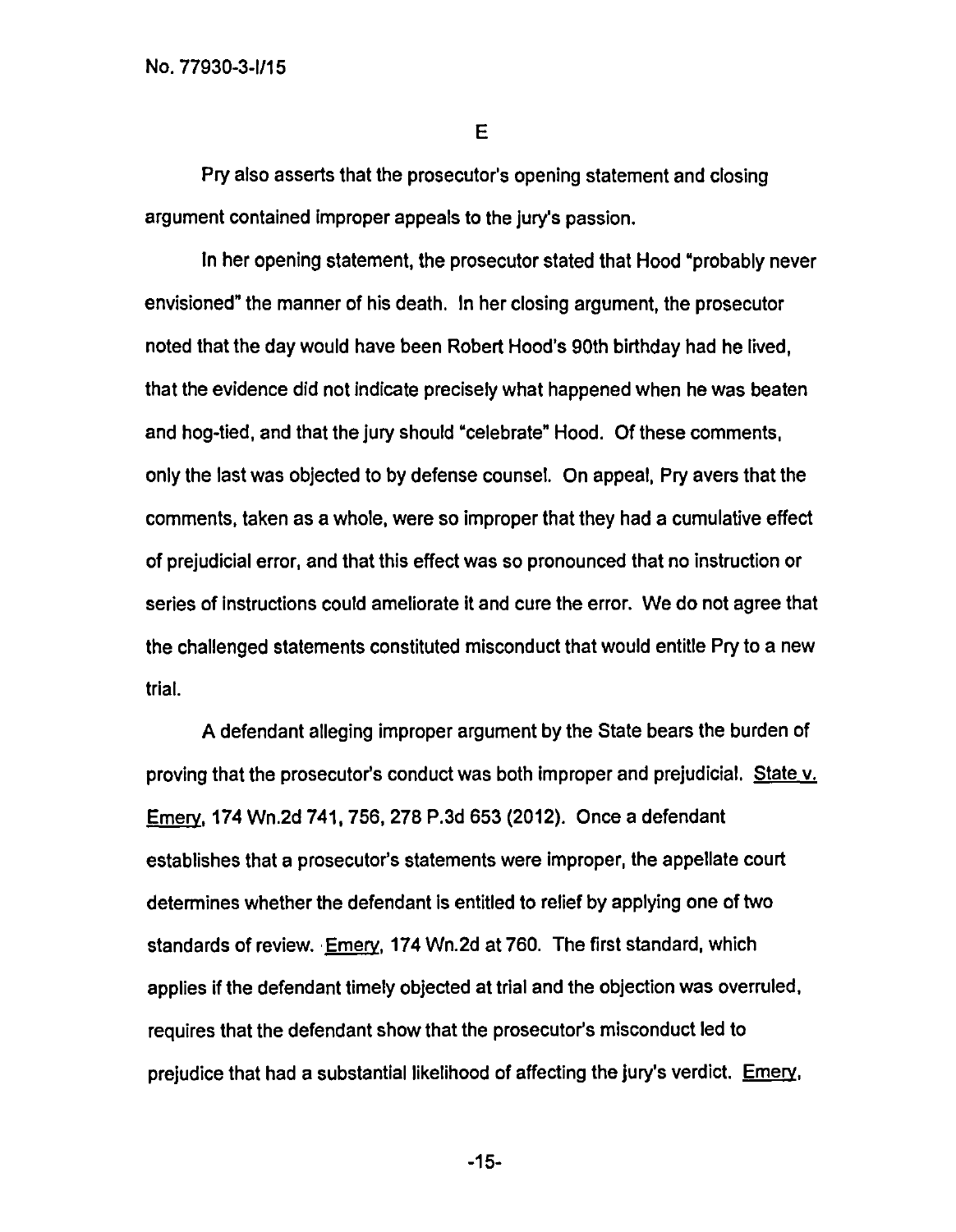174 Wn.2d at 760. However, if the objection was sustained and no further remedy was requested, any claim that the trial judge should have imposed a further remedy is forfeited. See State v. Giles, 196 Wn. App. 745, 769, 385 P.3d 204 (2016) (when a party receives the remedies he requested, "[t]he law presumes that these remedies are effective").4

The second standard applies if the defendant did not object at trial. In that event, the defendant is deemed to have waived the claim of error unless the defendant can show that "(1) 'no curative instruction would have obviated any prejudicial effect on the jury' and (2) the misconduct resulted in prejudice that 'had a substantial likelihood of affecting the jury verdict.'" Emery,174 Wn.2d at 761 (quoting State v. Thorgerson, 172 Wn.2d 438, 455, 258 P.3d 43 (2011)).

Pry relies on State v. Pierce, 169 Wn. App. 533, 553, 280 P.3d 1158 (2012), in which the defendant assigned "error to three examples of the prosecutor appealing to the jury's passion and prejudice and arguing facts outside the evidence: (1) the prosecutor's first person narrative of the thoughts [the defendant] must have been thinking leading up to the crimes, (2) the prosecutor's fabricated description of the murders, and (3) the prosecutor's argument that the [victims] could not have imagined they would be murdered in their own home." In Pierce, the prosecutor "told the jury an emotionally charged, but largely speculative," narrative of the alleged crime. 169 Wn. App. at 542.

[Pat Yar] probably said, "This ain't over. I know you. This ain't over." Okay? 1 betcha he was hot. Makes these two people lay down on their floor, in their home, in their kitchen, almost head-to-

<sup>&</sup>lt;sup>4</sup> "It is a principle of long standing that a trial attorney who does not request a remedy forfeits the claim that the trial judge should have imposed that remedy." Giles, 196 Wn. App. at 769-70.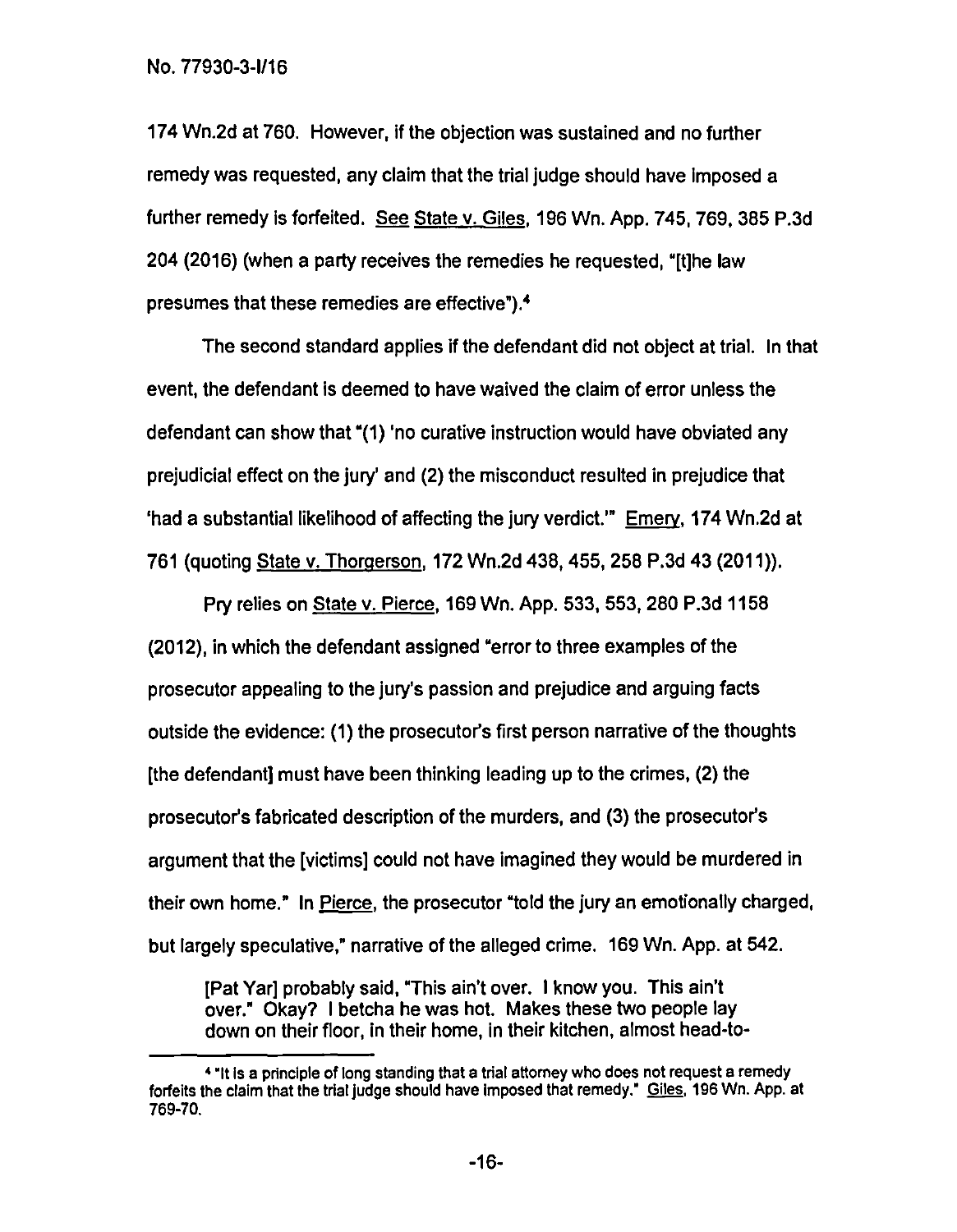head, face-to-face where they can see each other. Where they look into their eyes. They can look into their eyes. "I can't leave any witnesses, especially one that'll probably kill me the next time he sees me." And he shoots. There's your premeditation. "Lay down on the floor. Say your goodbye's."

Pierce, 169 Wn. App. at 543.

Further, the prosecutor in Pierce stated that "'[n]ever in their wildest dreams. .. . or in their wildest nightmare'" could the victims have expected to be murdered on the day of the crime. 169 Wn. App. at 555. The court in Pierce held that this argument was an improper invitation for the jury to place themselves in the proverbial shoes of the victims, and that the victims' lack of expectations that the crime would occur was not relevant to the defendant's guilt. 169 Wn. App. at 555.

Pry also cites to State v. Claflin, 38 Wn. App. 847, 690 P.2d 1186 (1984), as an example of a prosecutor's undue appeal to the jury's sympathy for a victim. In Claflin, the prosecutor recited a lengthy "poem utilizing vivid and highly Inflammatory imagery In describing rape's emotional effect on its victims." 38 Wn. App. at 850. The court in Claflin noted that "reference to the heinous nature of a crime and its effect on the victim can be proper argument," but that reciting the poem "was nothing but an appeal to the jury's passion and prejudice" that "contained many prejudicial allusions to matters outside the actual evidence." 38 Wn. App. at 849-51.

In the State's opening statement herein, the prosecutor offered that "[Mr. Hood] probably never envisioned that when he opened the door that night that he would be beaten so severely that he would be left paralyzed, that he would then

-17-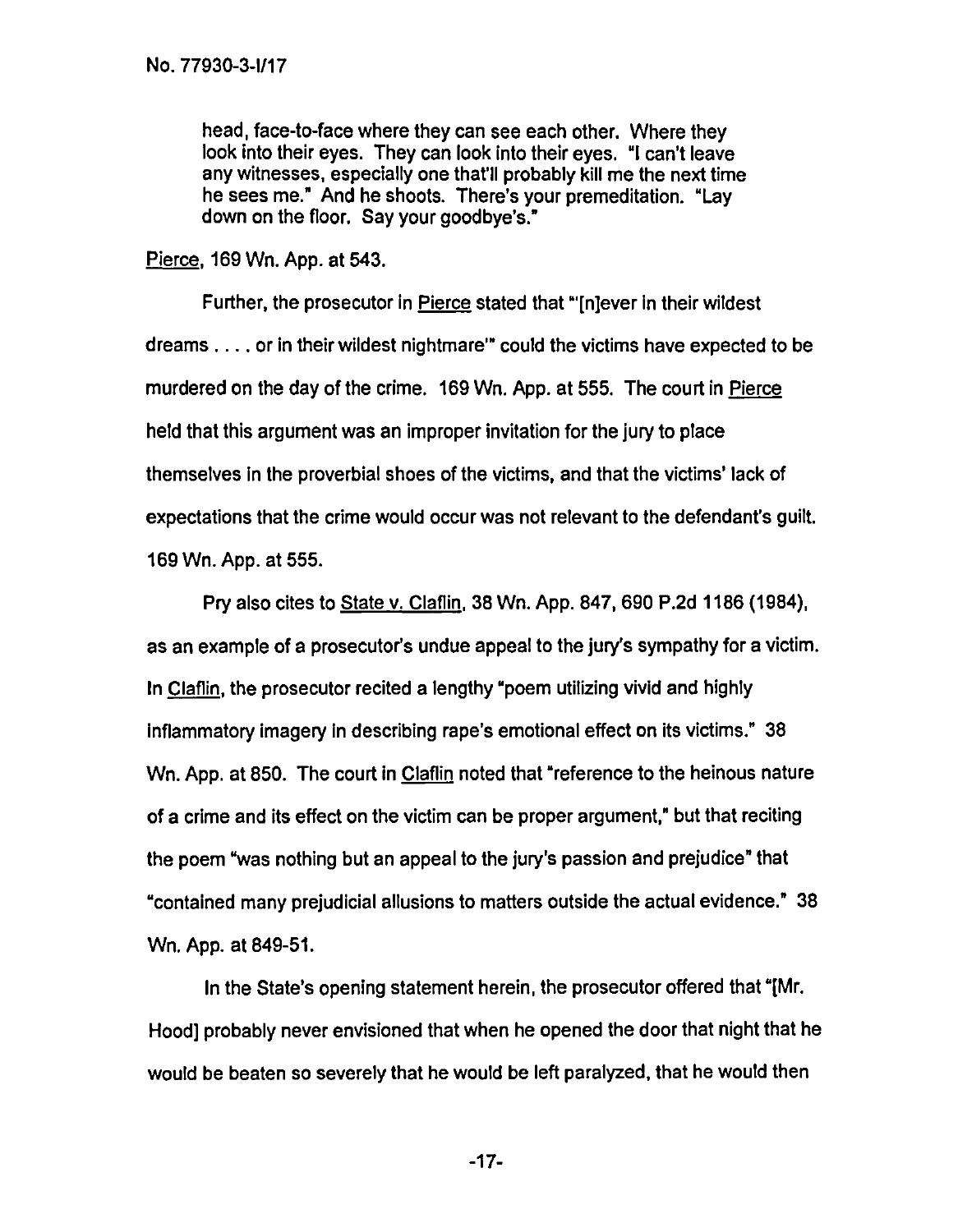be hog-tied and left to die on his bathroom floor."5 Pry analogizes this statement to the "never in their wildest dreams" statement in Pierce. 169 Wn. App. at 555. Here, however, the prosecutor's language was more tempered than either that used in Pierce or that which Pry's brief alleges. Significantly, the prosecutor qualified her statement with the word "probably." Moreover, as Pry did not object, our inquiry considers whether the allegedly improper statement was so flagrant and ill-intentioned that any resulting prejudice could not have been remedied by a curative instruction. The language used here is not comparable to the inflammatory statement in Pierce and, even if the statement were improper, we are confident that any resulting prejudice could have been cured by a proper instruction.

Pry also asserts that, in the State's closing argument, the prosecutor "fabricated a description" of the attack on Hood comparable to that set out in Pierce. In his brief, Pry quotes the prosecutor's opening passage from this argument while omitting the sentences in which she tied her comments to the available evidence. The full passage in question is as follows:

The are here talking about the violence that was done to his body. The violence that was done to his body after he was killed. We are here talking about the night of terror that was issued upon him on December 17th. When Joshua Rodgers Jones and Robert Pry go to his house, knock on the door and say, "It's God."

Now, Robert Hood knew Rodgers Jones, likely trusted Rodgers Jones. There was no signs of a forced entry. I don't know if the door was unlocked or if he let them in.

<sup>5</sup> In Pry's brief, Pry asserts that the prosecutor stated, in her opening statement, 'Mr. Hood could not have imagined that he would be beaten so severely that he would be left paralyzed, then hog-tied, and left to die on his bathroom floor? The record shows that the prosecutor actually stated that Hood 'probably never envisioned" these events.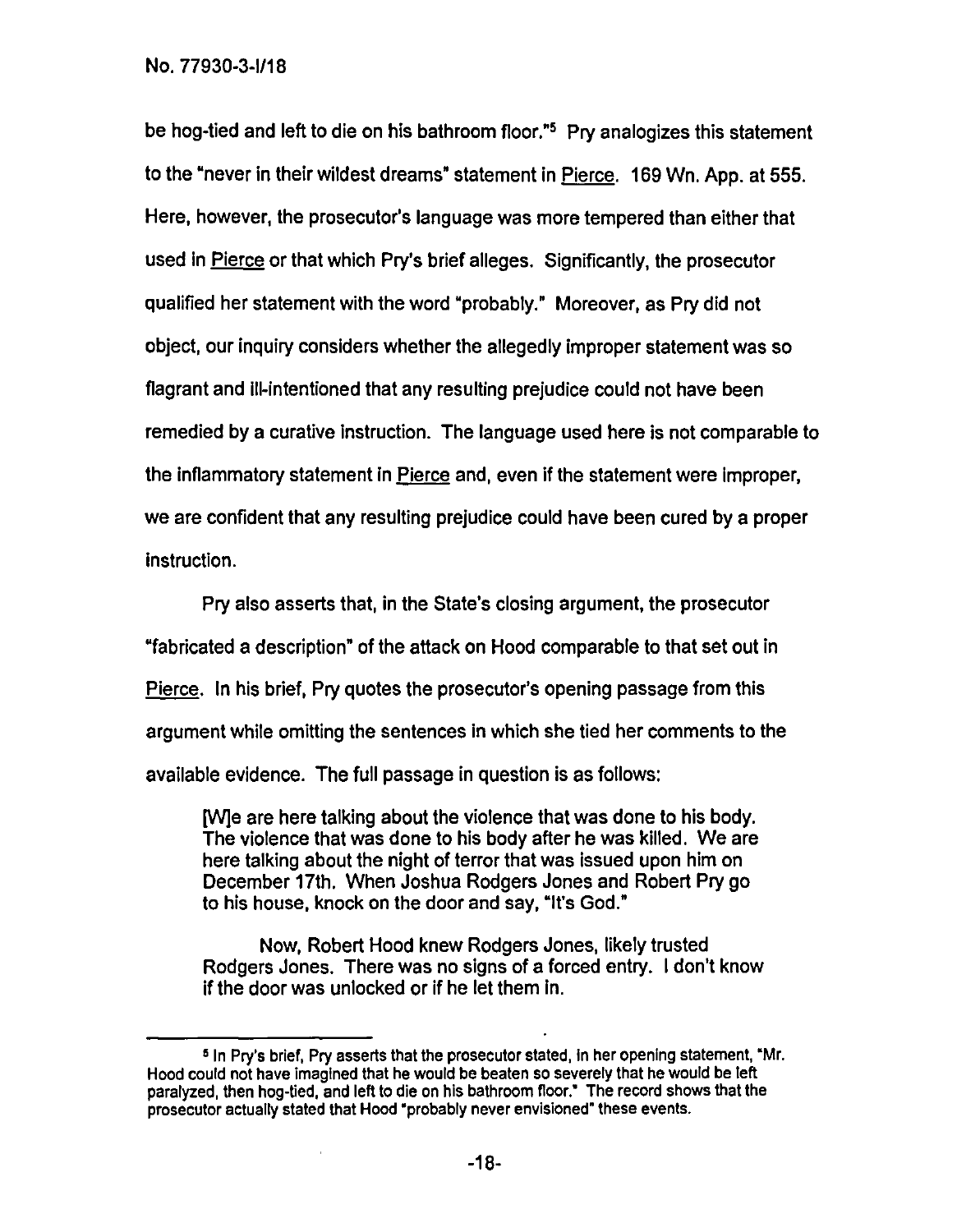I don't know what happened in those first moments, whether or not they started in on him right away or whether or not they sat and chatted with him first. Whether Rodgers Jones introduced Archie to Robert Pry. Or whether they started torturing him right away. Whether they started shouting at him and hitting him, demanding his account numbers, his PIN numbers, his cash, his firearms. I can't answer those questions for you.

And I don't have to answer those questions for you. We do know from Dr. Lacsina, the medical examiner, that he was beaten. We know that he was beaten severely around the head. We saw those horrible pictures. We know that he had a broken nose, that he had swollen, blackened eyes. We know that he had defensive wounds on his hands. Extensive bleeding on the brain under his subarachnoid, on his skull, he had bleeding.

We know that he was beaten after he was tied. We know he was still alive when he was bound by the hands. We can only hope that by the time he was hit so hard that he was paralyzed that he was rendered unconscious. We can only hope that when he was dragged into the bathroom and hogtied and left to die on the bathroom floor, that he was unconscious.

Pry omits the third paragraph of this passage from his brief. However,

with the benefit of the context provided by the omitted passage, it is clear that the

prosecutor did not fabricate a narrative comparable to that which took place In

Pierce. To the contrary, the prosecutor stated that the evidence did not show the

exact course of events during the home invasion, but pointed out that this was

not necessary in order for the State to prove its case because of that which the

evidence did establish.

Pry also argues that two sentences quoted above beginning with "We can only hope. .." were an undue appeal to sympathy for Hood, comparable to the language used by the prosecutor in Claflin. We disagree. The prosecutor herein was primarily referring to the evidence presented at trial and stated explicitly which facts had been and which facts had not been established by the evidence.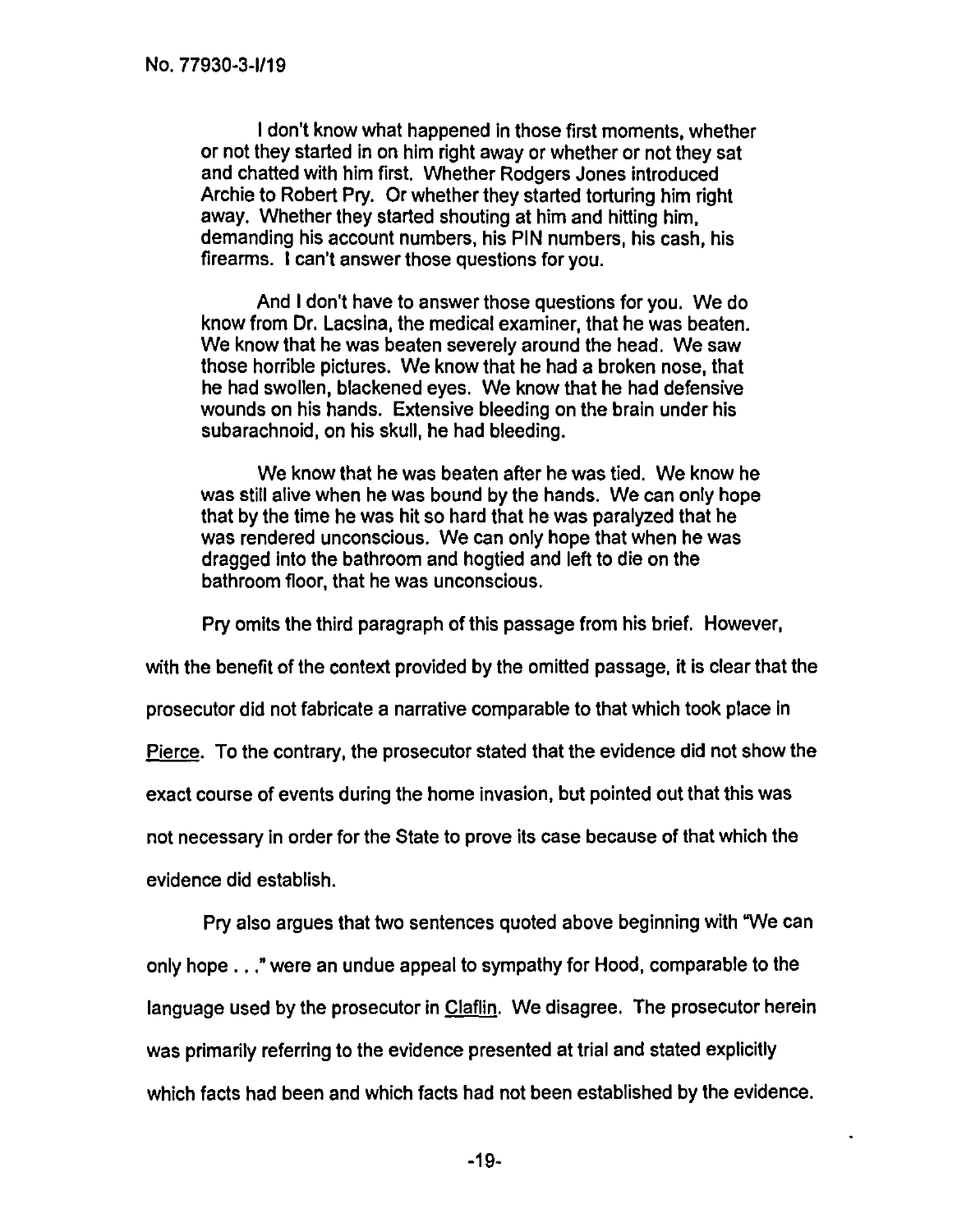Indeed, the evidence well-supported the prosecutor's statements that "[Hood] was hit so hard that he was paralyzed" and that "he was dragged into the bathroom and hogtied and left to die on the bathroom floor." Nothing in the prosecutor's statement can be properly likened to the poetry recited in Claflin

All of the comments made by the prosecutor in closing to which Pry did not object, but now cites to support his claim of misconduct, were but small fragments of a lengthy closing argument. Comparing them, in context, to the arguments advanced in the cases Pry cites, they are measured statements. They are not shown to have been flagrant and ill-intentioned. It is not established that proper jury instructions could not have cured any prejudice resulting from these statements. Indeed, it is not apparent that any prejudice resulted from the statements at all. In fact, after closing arguments were delivered, the jury took five days to examine the evidence, did not vote to convict Davis on several of the State's charges, and declined to find one of the aggravating circumstances with which Cruz had been charged. These are not the actions of a jury stirred to decide a case based on its passions rather than the evidence produced at trial.

The prosecutor also stated that the jury should "celebrate" Hood. Pry objected to this comment. The trial court sustained the objection. Thereafter, none of the defendants requested any further relief. Pry received the remedy he requested regarding the "celebrate" remark. The law presumes this remedy to be effective. Giles, 196 Wn. App. at 769 (citing State v. Warren, 165 Wn.2d 17, 28, 195 P.3d 940 (2008); State v. Swan, 114 Wn.2d 613, 661-64, 790 P.2d 610 (1990)). Thus, Pry's contention that the prosecutor's statements, taken together,

-20-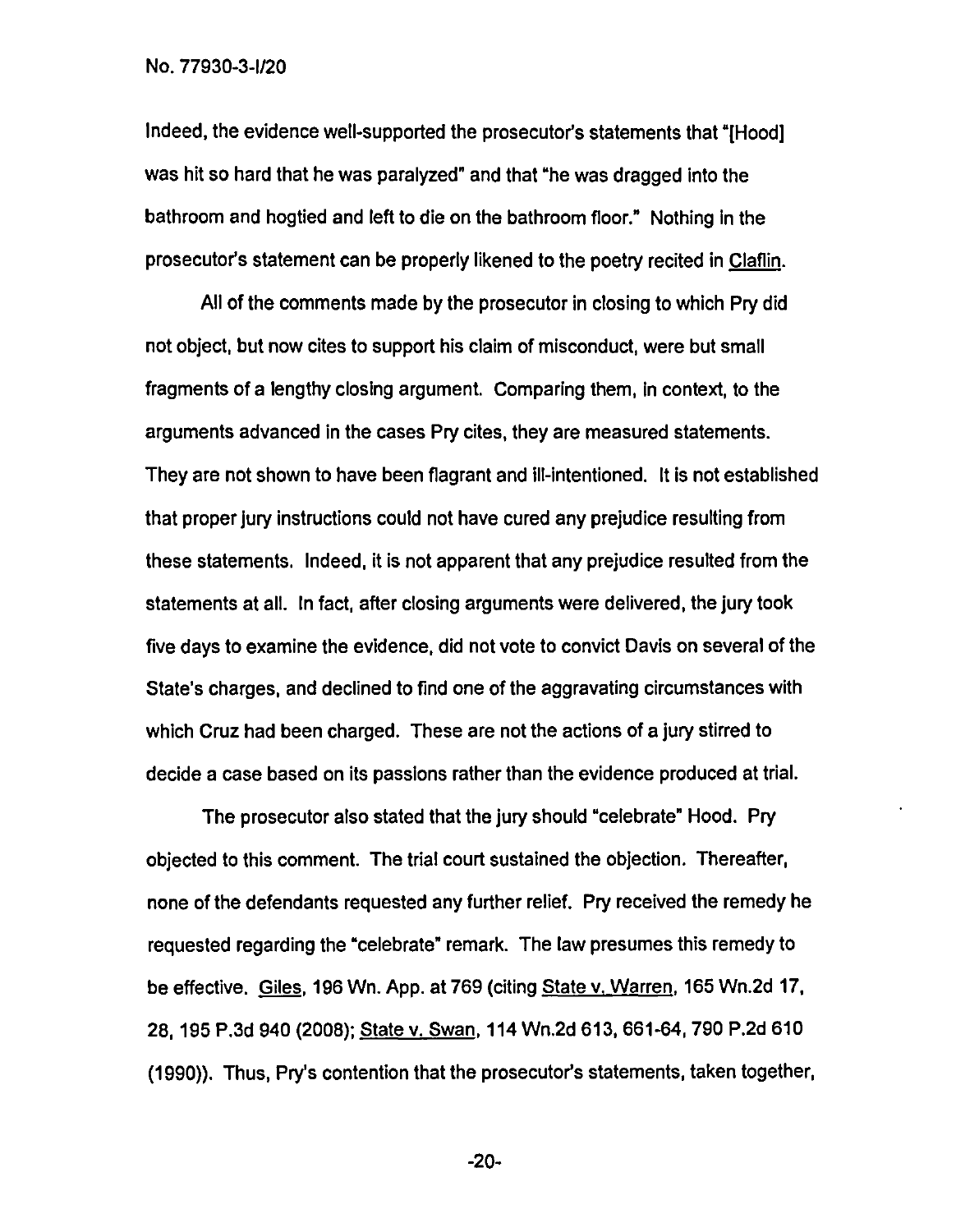constituted misconduct that denied him a fair trial is unavailing. He does not establish an entitlement to appellate relief.

F

Pry, pro se, seeks relief in a statement of additional grounds filed pursuant to RAP 10.10. None of these grounds merit appellate relief.

Pry first asserts that the trial court erred by admitting hearsay statements under hearsay exceptions that he contends were inapplicable. However, he provides no argument or authority as to how these statements failed to conform to exceptions to the hearsay rule. Thus, he does not establish trial court error.

Pry next contends that his sentence violated the constitutional prohibition on double jeopardy. He avers that, although his robbery and felony murder convictions were merged at the entry of judgment into the felony murder conviction, his kidnapping conviction should also have been merged into the felony murder conviction. Again, he provides no support for his contention. Pry cites to State v. Williams, 131 Wn. App. 488, 128 P.3d 98 (2006), but that case only concerns the merger of felony murder and robbery convictions into the felony murder conviction—exactly as happened herein.

"If the legislature authorizes cumulative punishments for both offenses, double jeopardy is not offended." State v. Moreno,132 Wn. App. 663, 667, 132 P.3d 1137 (2006). "Where a defendant's act supports charges under two criminal statutes, a court weighing a double jeopardy challenge must determine whether, in light of legislative intent, the charged crimes constitute the same offense." In re Pers. Restraint of Orange,152 Wn.2d 795, 815, 100 P.3d 291

-21-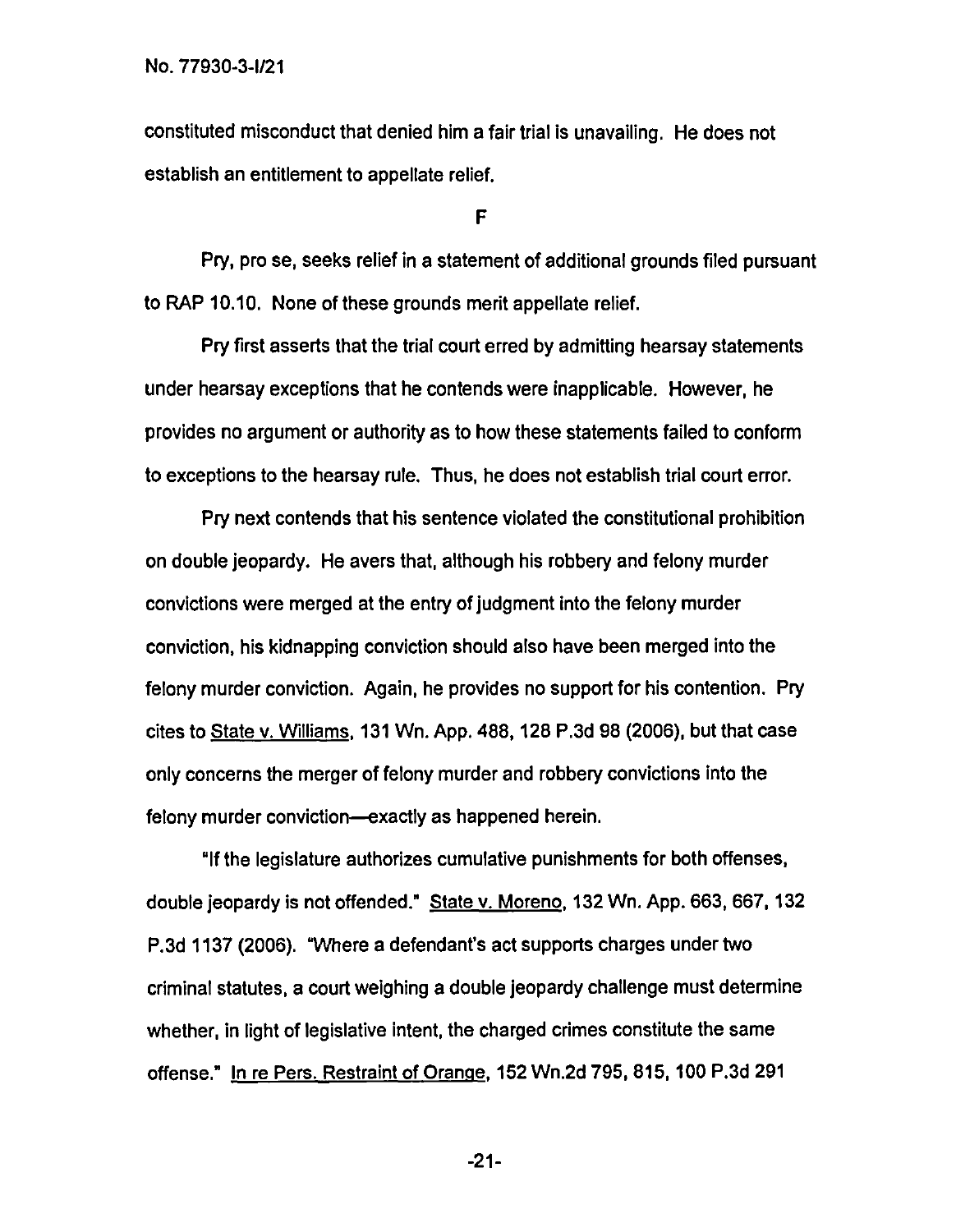(2004). Washington courts have consistently ruled that, consistent with legislative intent, "kidnapping and robbery never merge." State v. Berg, 181 Wn.2d 857, 866 n.3, 337 P.3d 310 (2014) (citing In re Personal Restraint of Fletcher, 113 Wn.2d 42, 52-53, 776 P.2d 114 (1989)). In arguing that the robbery and kidnapping convictions should have been merged, Pry is arguing against settled law. There was no error.

Finally, Pry assigns error to the court's imposition of an exceptional sentence. Specifically, he contends that the trial court's decision to increase his sentence based on a finding not included in the jury's verdicts was a violation of his right to a jury trial. Pry received an exceptional sentence pursuant to ROW 9.94A.535(2)(c), which gives the trial court discretion in imposing a sentence when a defendant has committed multiple current offenses and, due to the defendant's high offender score, the absence of an exceptional sentence would allow one or more crimes to go unpunished. Pry's case fit this scenario due to his plethora of prior convictions and current offenses. Contrary to Pry's assertions, the sentencing court is allowed to make findings of fact regarding the existence of prior convictions. Blakely v. Washington, 542 U.S. 296, 301, 124 S. Ct. 2531, 159 L. Ed. 2d 403 (2004). Thus, the imposition of an exceptional sentence did not violate Pry's Sixth Amendment rights. This argument, as with the other arguments in Pry's statement of additional grounds, lacks merit. Pry's statement of additional grounds fails to establish a basis for appellate relief.

-22-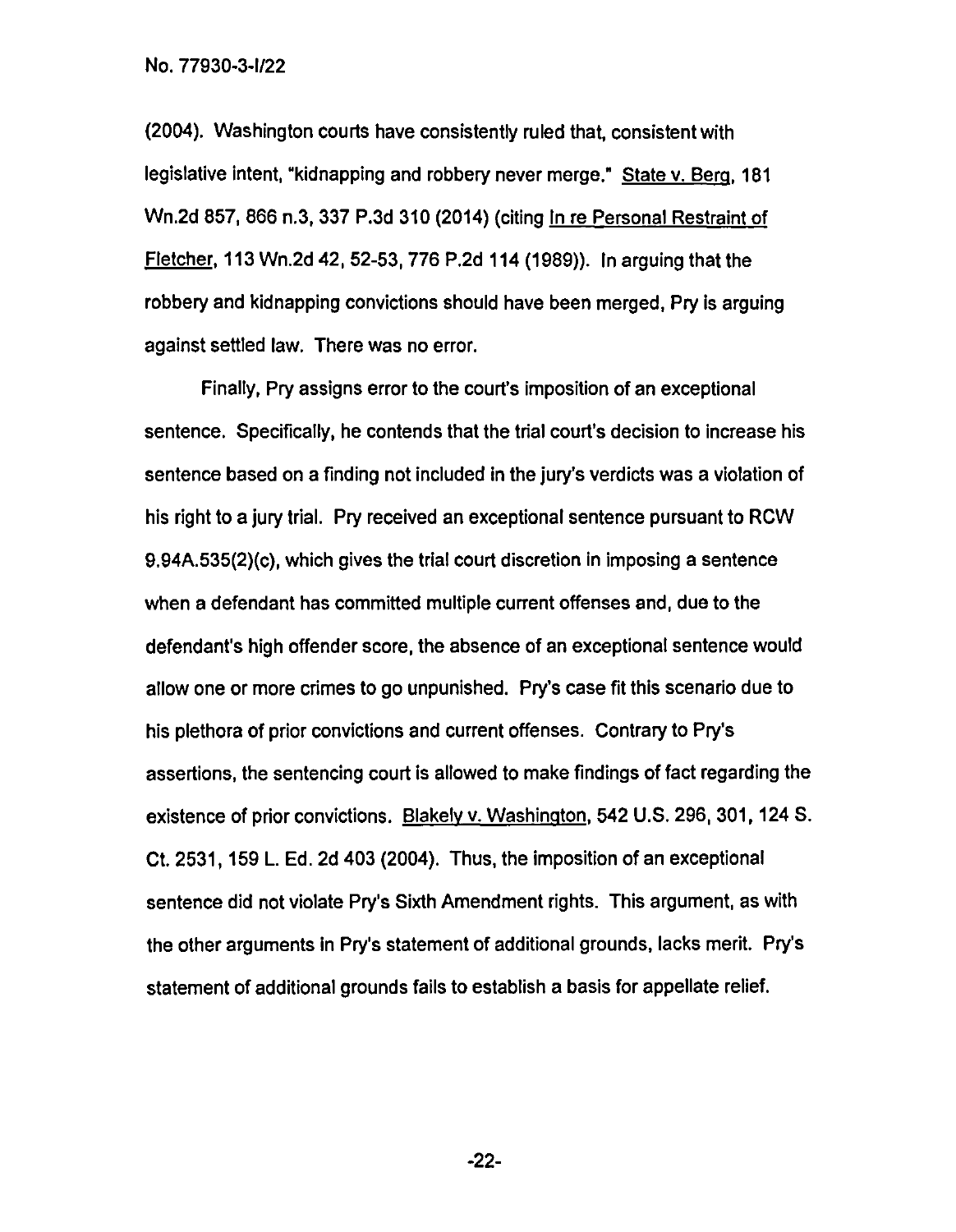11

#### Davis Appeal

A

Ocean Wilson testified that it was Robert Davis who drove Pry and Rodgers-Jones to Hood's house on December 17. The drop-off location identified by Wilson was under 24-hour video surveillance, although the quality of the surveillance footage was too poor to discern any cars stopping there. That evening, Davis met with Alisha Small, telling Small that he had heard that she was a "paper shark"—a person with good accounting skills—and that he had "a large account . . . he wanted [her] to work on."

Davis, Small, Wilson, Pry, Dudley-Pry, and Rodgers-Jones later headed for the Emerald Queen Casino in Fife. At the casino, Davis called his friend Donald Goodloe and asked him to come to the casino. Goodloe did so, accompanied by Sheila Costello. Using money provided by Davis, Goodloe rented a room at a motel across the street. Pry, Dudley-Pry, and Small all used the room to attempt to access Hood's bank accounts. Davis occupied his own room at the casino hotel. Late the next day, all except Costello returned to Bremerton.

Davis was arrested on December 22. He was eventually tried along with Pry and Cruz. Among the 68 testifying witnesses were Wilson, Goodloe, Davis's former roommate Christina Waggoner, and several detectives. During the prosecution's direct examination of Detective Ray Stroble, who had previously questioned Goodloe, evidence was introduced to the effect that Davis had

-23-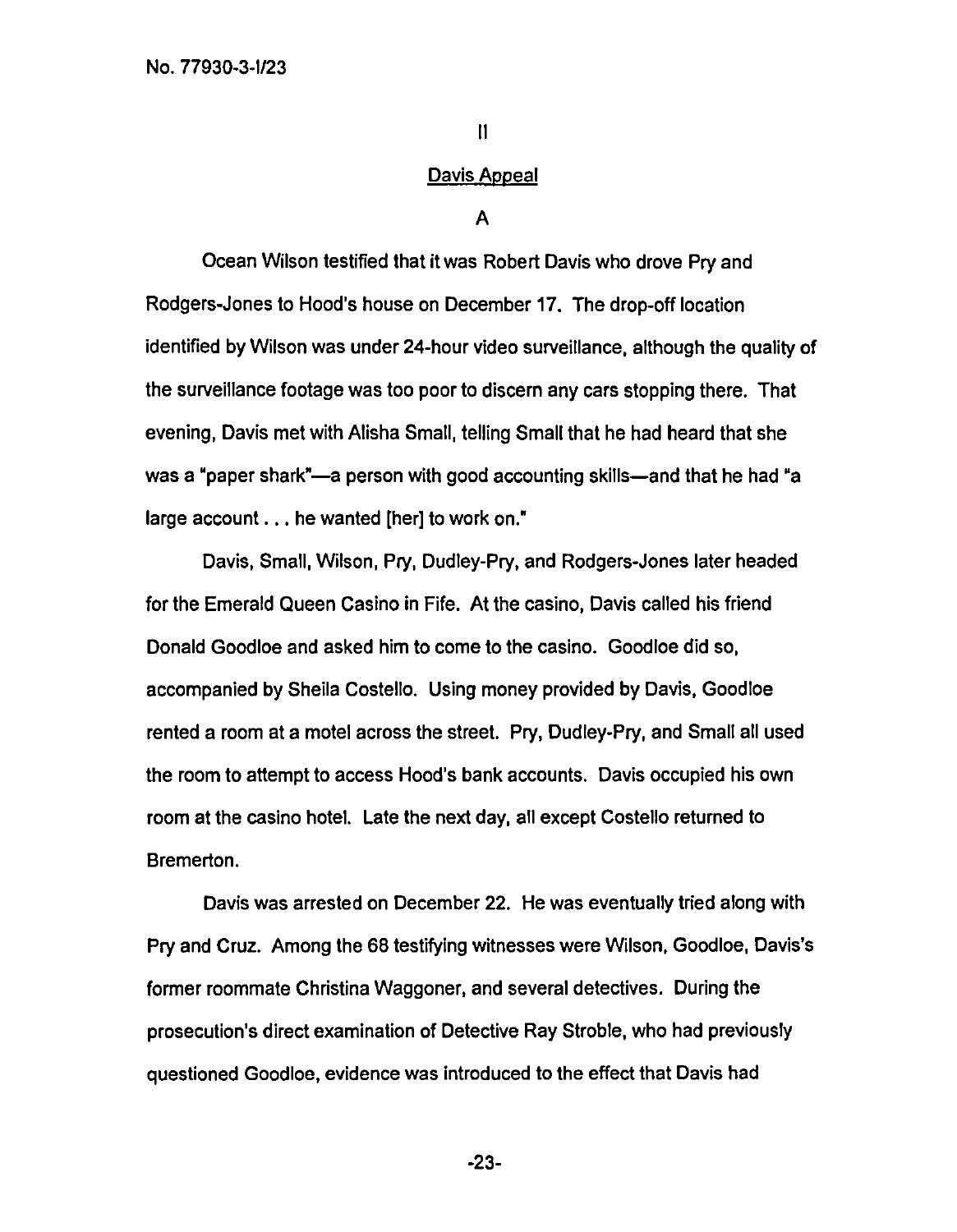involved Costello to get her aid in helping access Hood's accounts. This evidence was admitted only to impeach Goodloe's testimony, and the jury was instructed that it was not to consider the evidence for any other purposes.

Waggoner testified for the State. During Davis's cross-examination of Waggoner, his counsel brought out the issue of Waggoner's poor relationship with her neighbors due to her connection with Davis. The trial court ruled that this opened the door, on re-direct examination, to testimony that Waggoner had been questioned by third parties regarding her loyalty to Davis. Davis's attorney unsuccessfully argued that the issues were not related.

In closing argument, the prosecutor referred to Davis's alleged recruitment of Costello to help access Hood's accounts. Davis's lawyer did not object.<sup>6</sup> In Davis's summation, his attorney noted to the jury that no substantive evidence supported the allegation that Davis had recruited Costello for this purpose.

Davis was acquitted on charges of murder in the first degree and robbery In the first degree. The jury found him guilty of identity theft in the second degree. Davis received an exceptional sentence of 103 months based on a plea bargain with the State.<sup>7</sup>

B

Davis first asserts that the prosecutor engaged in misconduct when, during closing argument, she referenced—for substantive purposes—evidence that had been admitted only for impeachment purposes. The challenged

<sup>&</sup>lt;sup>6</sup> The state concedes that this was a misuse of impeachment evidence.

<sup>7</sup> Davis's plea bargain Involved a guilty plea for an unrelated charge of felony promotion of prostitution. The plea bargain arrangement ran his sentence for this conviction consecutively to his sentence for the conviction herein.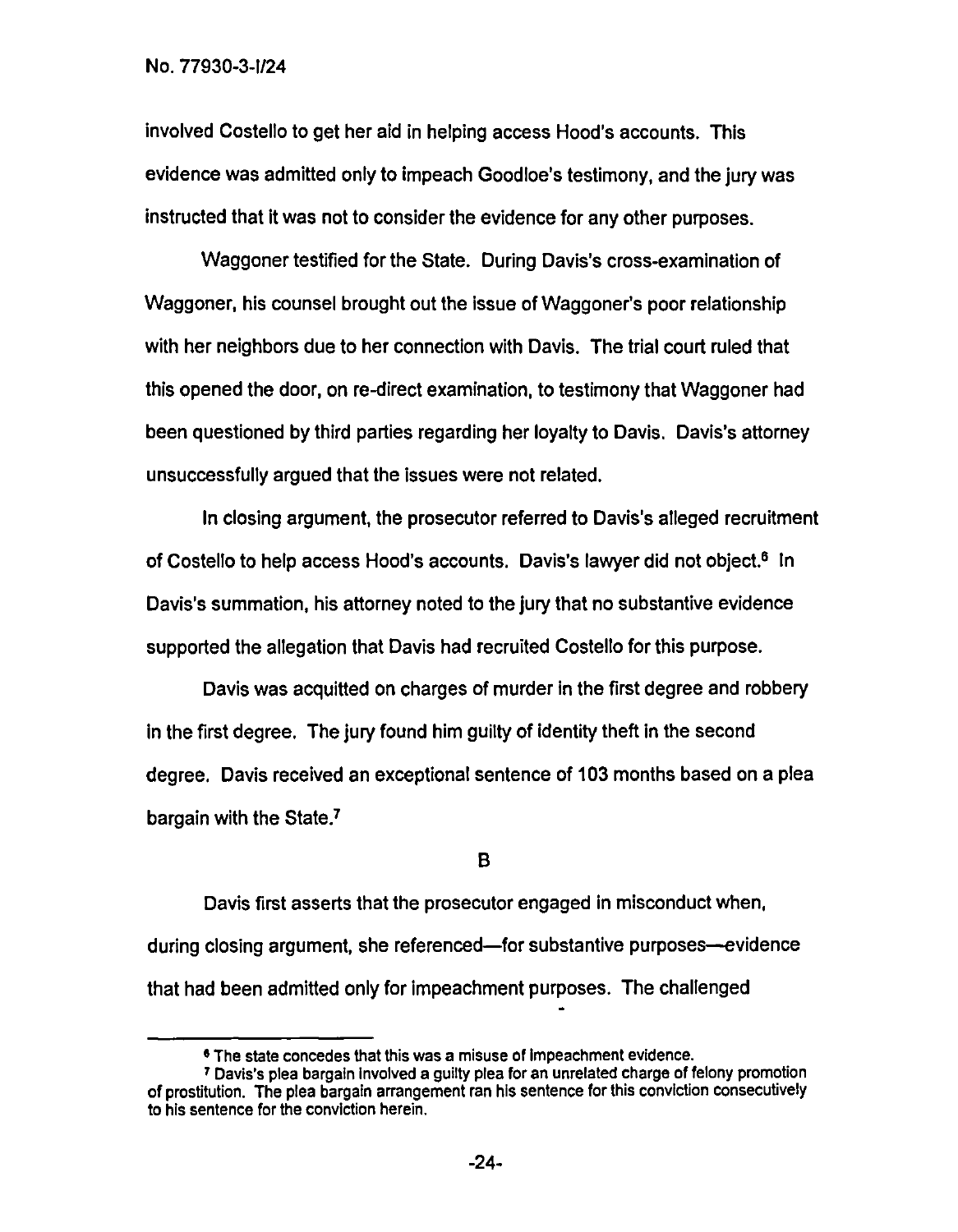statement was the prosecutor's reference to evidence that Davis brought Sheila Costello to Fife to help with accessing Hood's bank accounts.

The State concedes that this reference was improper but, nevertheless, argues that it does not warrant a new trial. We agree.

As previously discussed, claims of prosecutorial misconduct are reviewed under one of two standards. If the allegedly improper statement was objected to, the defendant must show that it led to prejudice that had a substantial likelihood of affecting the jury's verdict. Emery, 174 Wn.2d at 760. If no objection was interposed, the defendant must show that the misconduct was so grave that no curative instruction could have obviated its prejudicial effect on the jury, and that the misconduct was flagrant, ill-intentioned, and "resulted in prejudice that 'had a substantial likelihood of affecting the jury verdict.'" Emery,174 Wn.2d at 761 (quoting Thomerson,172 Wn.2d at 455). In addressing the question of jury prejudice, the jury is presumed to follow its instructions. State v. Grisby,97 Wn.2d 493, 499, 647 P.2d 6 (1982) (assessing prejudice from improper statement in argument to jury).

Davis did not object to the misuse of the impeachment evidence. Rather, he addressed the issue in his own closing argument. As there was no objection, we review the contention of misconduct under the more stringent standard. With the exception of the single utterance about Costello, the prosecutor made an argument as to Davis's involvement with the effort to access Hood's bank accounts that was fully supported by the substantive evidence. This includes the evidence that Davis recruited Small to assist with accessing Hood's accounts,

-25-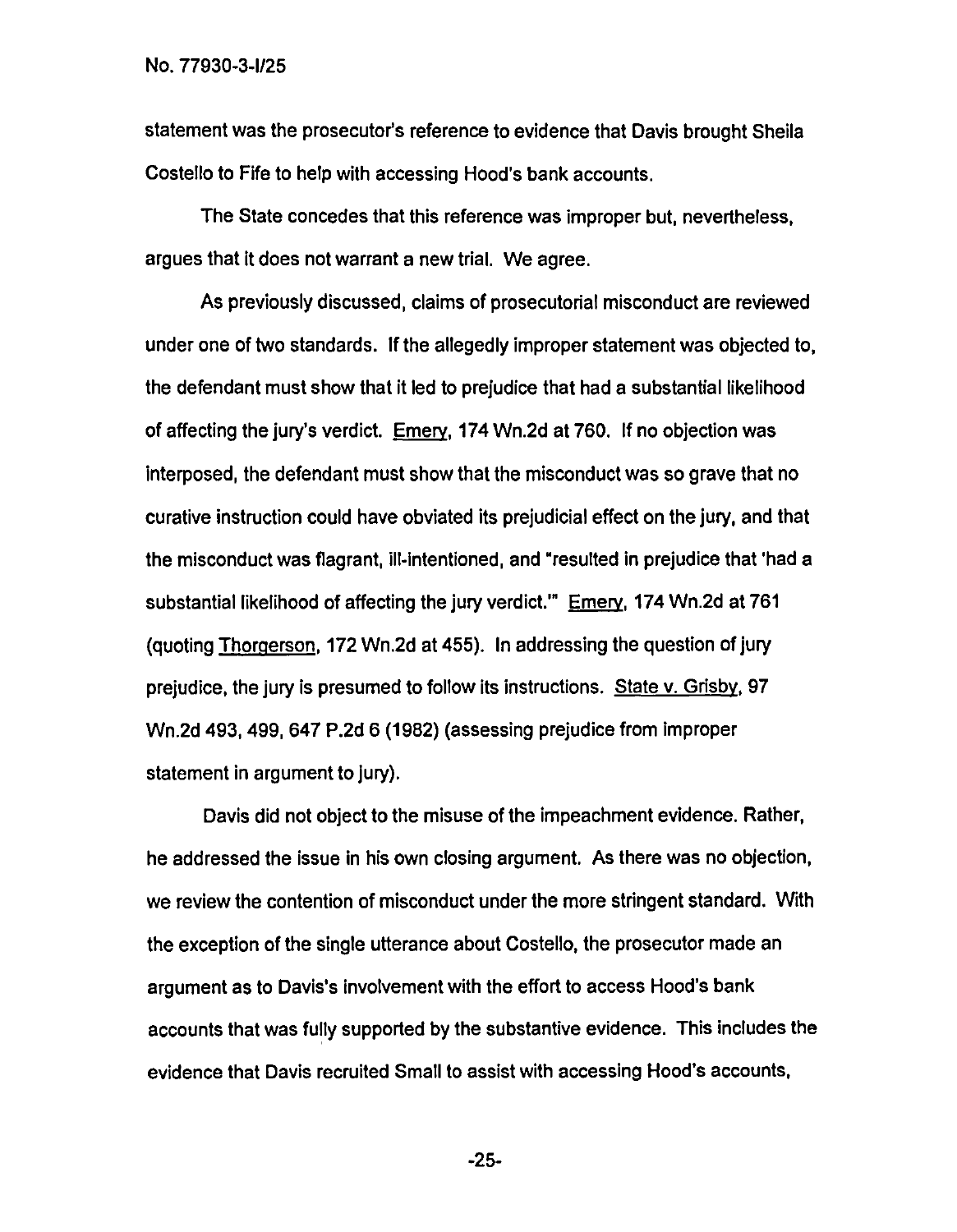that he transported Small, Pry, and Wilson to the motel near the Emerald Queen

Casino (where they made attempts to access Hood's bank accounts), and that

he gave Don Goodloe money to rent the room at the motel in Goodloe's name.

Significantly, the jury was given the following instruction at the time that

the impeachment evidence was offered during trial:

I'm going to allow the witness to answer the following questions, but you may consider the answers only for the purpose of judging the credibility of Donald Goodloe's testimony. The answers are not being admitted as substantive evidence and you may not consider the answers in your deliberations as proof of the matter asserted.

Prior to the attorneys' closing arguments and the jury commencing its

deliberations, the jury was also provided with the following instruction:

One of my duties has been to rule on the admissibility of evidence. Do not be concerned during your deliberations about the reasons for my rulings on the evidence. If I have ruled that any evidence is inadmissible, or if I have asked you to disregard any evidence, then you must not discuss that evidence during your deliberations or consider it in reaching your verdict. Do not speculate whether the evidence would have favored one party or the other.

Jury Instruction 1. The jury was also instructed that:

Certain evidence has been admitted in this case for only a limited purpose. This evidence may be considered by you only for that purpose. You may not consider it for any other purpose. Any discussion of the evidence during your deliberations must be consistent with this limitation.

Jury Instruction 6.

Thus, it is plain that a curative instruction (the judge simply reminding the

jury of the judge's prior instructions) could have ameliorated any prejudice

caused by the passing misuse of the impeachment evidence. Moreover, nothing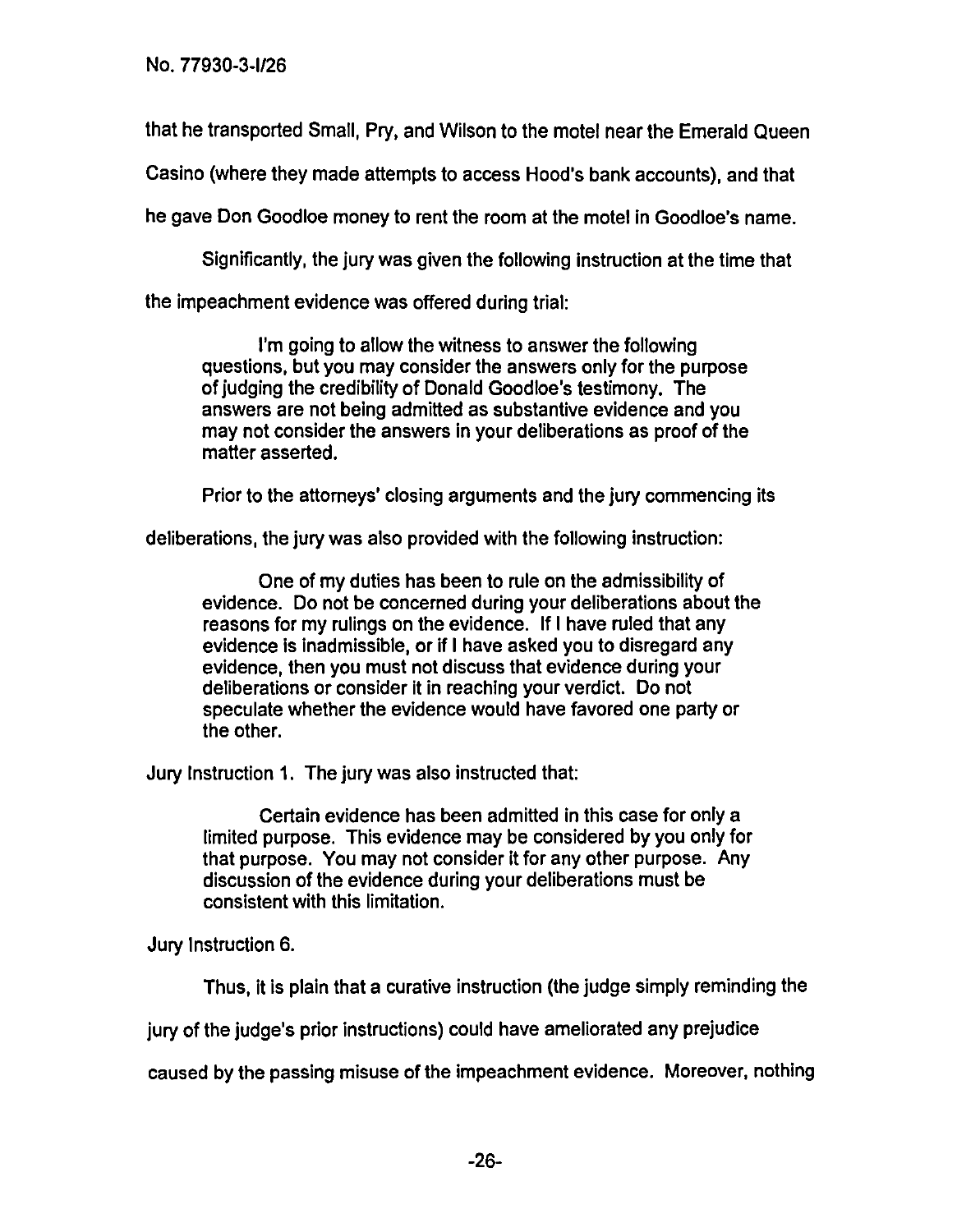supports the proposition that the misuse was flagrant or ill-intentioned. Davis's assertion of misconduct fails.

C

Davis next asserts that his attorney provided constitutionally deficient representation because his lawyer did not object to the prosecution's misuse of the impeachment evidence. We disagree.

Constitutionally ineffective assistance of counsel is established only when the defendant shows that (1) counsel's performance, when considered in light of all the circumstances, fell below an objectively reasonable standard of performance, and (2) there is a reasonable probability that, but for counsel's deficient performance, the result of the proceeding would have been different. Strickland v. Washington,466 U.S. 668, 689-95, 104 S. Ct. 2052, 80 L. Ed. 2d 674 (1984); State v. Hassan,151 Wn. App. 209, 217, 211 P.3d 441 (2009). The burden is on the defendant to demonstrate deficient representation and prejudice. In re Det. of Hatfield, 191 Wn. App. 378, 401, 362 P.3d 997 (2015). Failure to satisfy either part of this analysis ends the inquiry. State v. Hendrickson, 129 Wn.2d 61, 78, 917 P.2d 563 (1996).

"Because the presumption runs in favor of effective representation, the defendant must show in the record the absence of legitimate strategic or tactical reasons supporting the challenged conduct by counsel." State v. McFarland, 127 Wn.2d 322, 336, 899 P.2d 1251 (1995). "[T]he presumption of adequate representation is not overcome if there is any 'conceivable legitimate tactic' that

-27-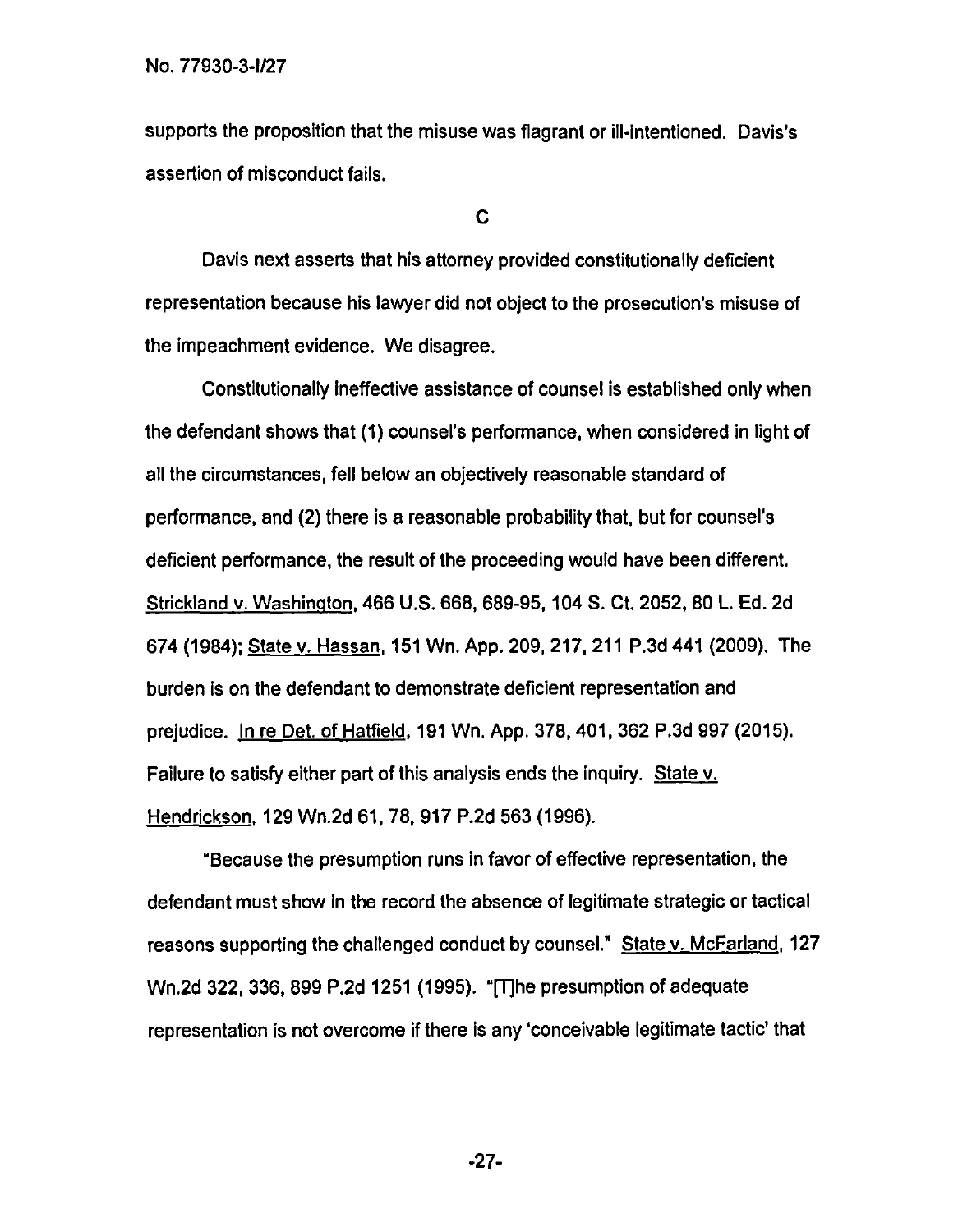can explain counsel's performance." Hatfield, 191 Wn. App. at 402 (quoting

State v. Reichenbach,153 Wn.2d 126, 130, 101 P.3d 80 (2004)).

Furthermore, prejudice is only shown if "there is a reasonable probability

that, but for counsel's deficient performance, the outcome of the proceedings

would have been different." State v. KvIlo, 166 Wn.2d 856, 862, 215 P.3d 177

(2009). "A reasonable probability is a probability sufficient to undermine

confidence in the outcome." Strickland,466 U.S. at 694. There is a significant

limitation applicable to the assessment of prejudice.

In assessing prejudice, "a court should presume, absent challenge to the judgment on grounds of evidentiary insufficiency, that the judge or jury acted according to the law" and must "exclude the possibility of arbitrariness, whimsy, caprice, 'nullification' and the like."

State v. Grier, 171 Wn.2d 17, 34, 246 P.3d 1260 (2011) (quoting Strickland,466

U.S. at 694-95). As the Supreme Court explained in Strickland,

A defendant has no entitlement to the luck of a lawless decisionnnaker, even if a lawless decision cannot be reviewed. The assessment of prejudice should proceed on the assumption that the decisionmaker is reasonably, conscientiously, and impartially applying the standards that govern the decision.

466 U.S. at 695. This means that, in assessing potential prejudice, we must

assume that the jury followed the court's Instructions. Grier, 171 Wn.2d at 43-44.

As to the first part of the Strickland two-part test, Davis does not contend,

let alone show, that there was no conceivable tactical reason for his counsel to

refrain from objecting to the misuse of the impeachment evidence. To the

contrary, the record makes clear that his attorney knew that the impeachment

evidence could not be considered by the jury for substantive purposes and opted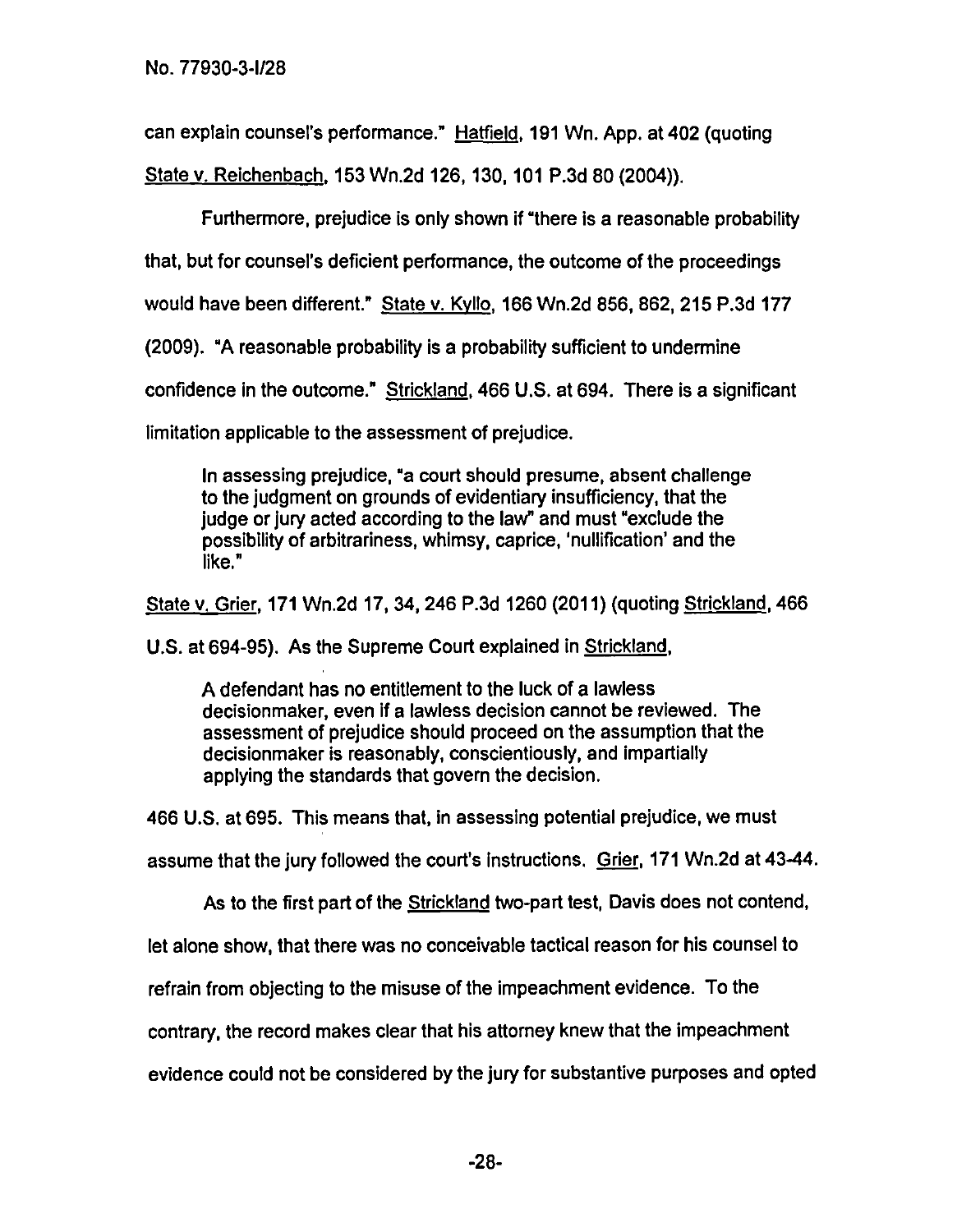not to object in favor of addressing the matter during Davis's closing argument. Put simply, rather than object during argument (and risk looking like an obstructionist to the jury), counsel chose to use part of her closing argument to rightfully accuse the prosecutor of trying to cheat to gain a conviction. This was a conceivable, and sound, tactical decision.

It is also true that Davis cannot show that he was prejudiced as a result of his lawyer's performance. As noted, the impeachment evidence in question was admitted along with a limiting instruction directing that the evidence could not be considered by the jury as substantive evidence. The jury, before both closing arguments and its deliberations, was again instructed to this effect. The jury is conclusively presumed to have followed these instructions. Strickland, 466 U.S. at 695; Grier, 171 Wn.2d at 43-44.

Because Davis is not entitled to rely on a lawless decision-maker to establish prejudice, he cannot do so. Assuming that the jury followed its instructions, as we must, there is no possibility that it considered the impeachment evidence as substantive evidence. As a matter of law, Davis cannot show prejudice.

D

Davis next claims that he received ineffective assistance of counsel based on his lawyer's cross-examination of Christina Waggoner. Specifically, Davis faults his attorney for opening the door to testimony that Waggoner was under pressure not to testify against Davis. Davis, again, does not show that his counsel's assistance was ineffective.

-29-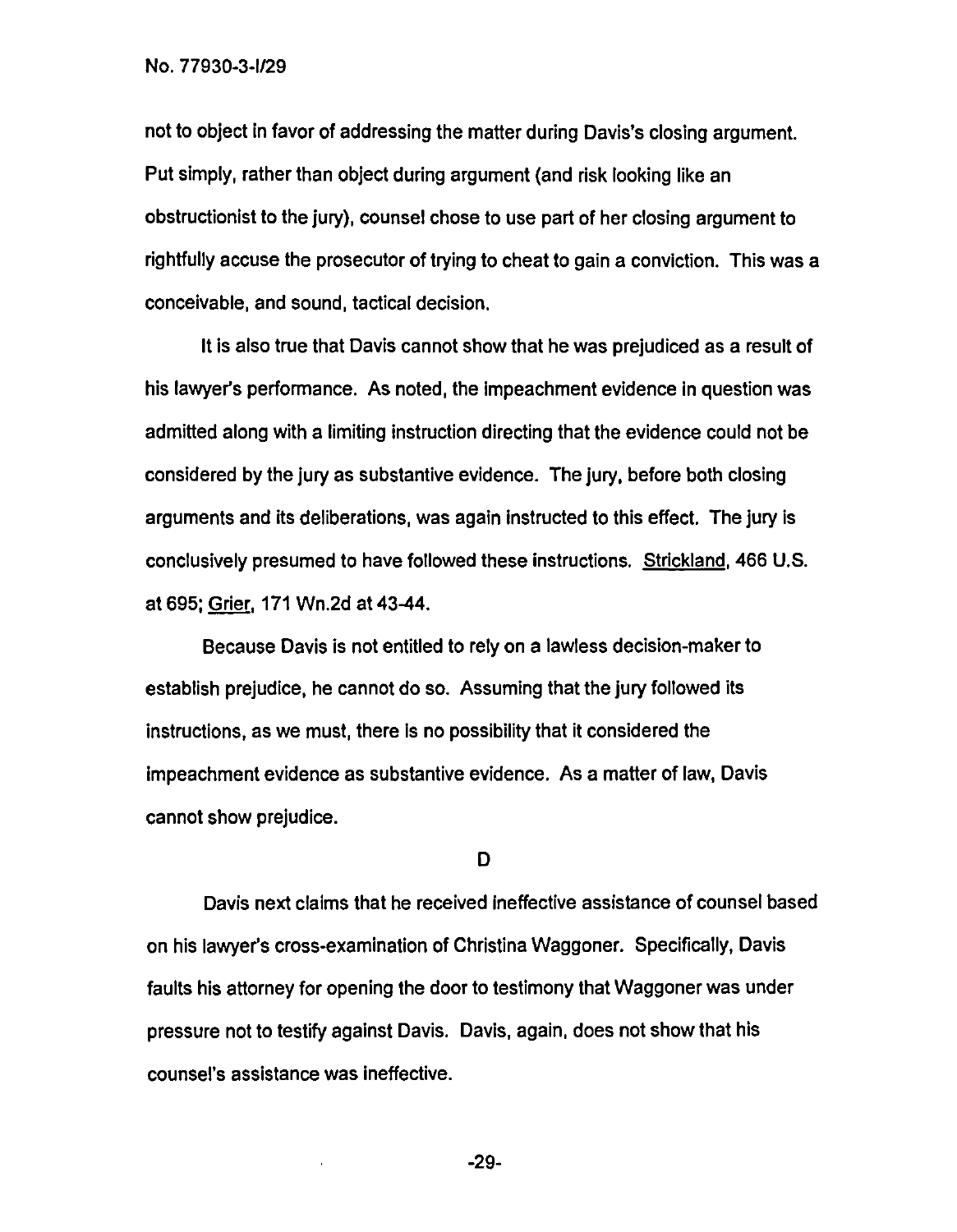The Strickland test, summarized above, requires Davis to prove both deficient performance and prejudice. Deficient performance is that which falls "below an objective standard of reasonableness." Strickland, 466 U.S. at 688. Defense counsel's decisions on strategy or tactics in the course of representation are given deference on review and the threshold for proving deficient performance is high. "In any case presenting an ineffectiveness claim, the performance inquiry must be whether counsel's assistance was reasonable considering all the circumstances." Strickland,466 U.S. at 688. "When counsel's conduct can be characterized as legitimate trial strategy or tactics, performance is not deficient." KvIlo, 166 Wn.2d at 863.

Here, Davis's attorney had a legitimate trial strategy behind her line of questioning while cross-examining Waggoner: she brought out the fact that Waggoner's neighbors were unhappy with her after Davis, a house guest of hers, was involved in Hood's robbery and murder. This would tend to show that Waggoner had a motive to testify against Davis. In this way, Davis's attorney sought to impeach Waggoner's testimony.

Davis's counsel made an obvious tactical decision. The adoption of such a tactic does not constitute deficient performance. Davis's ineffective assistance of counsel claim fails.

E

Based on the assignments of error discussed above, Davis next argues that he has a right to a new trial due to cumulative error. Cumulative error is established when, taken alone, several trial court errors do not warrant reversal

-30-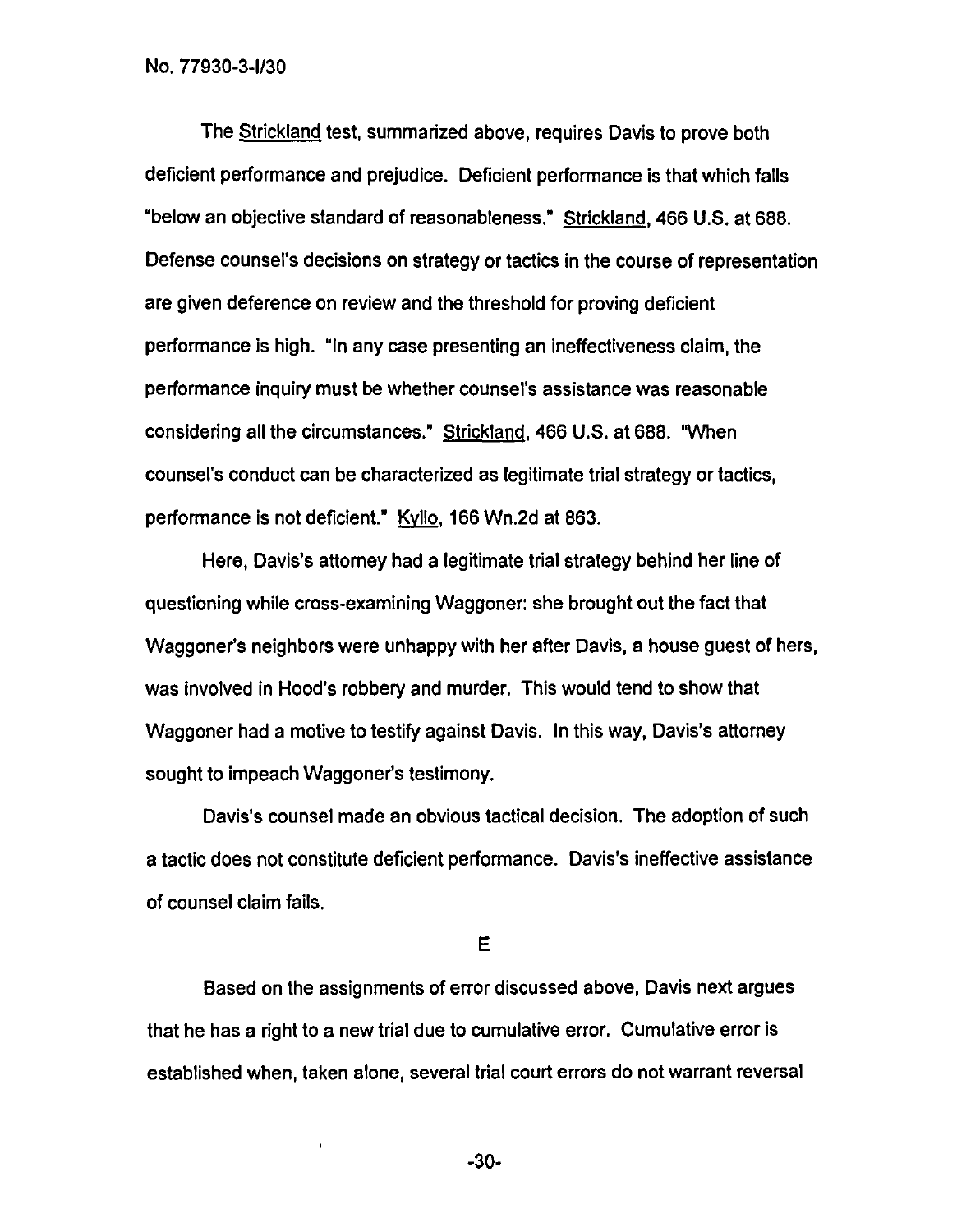of a verdict but the combined effect of the errors denied the defendant a fair trial. State v. Hodges, 118 Wn. App. 668, 673-74, 77 P.3d 375 (2003). It is the defendant's burden to prove an accumulation of error of sufficient magnitude to necessitate retrial. In re Pers. Restraint of Lord,123 Wn.2d 296, 332, 868 P.2d 835, 870 P.2d 964 (1994). Davis makes this assertion without support. He has not established any prejudicial error, let alone the many errors that would give rise to a ruling of cumulative error. His claim fails.

F

Davis, pro se, seeks relief in a statement of additional grounds pursuant to RAP 10.10.<sup>8</sup> None of his contentions therein establish a basis for appellate relief.

As did Pry, Davis alleges that the trial court violated his due process rights by admitting co-conspirator statements despite hearsay objections. However, all of the admitted statements with which Davis takes issue were statements made in furtherance of a conspiracy, as defined by ER 801(d)(2)(v), or were adoptive admissions, pursuant to ER 801(d)(2)(ii), and were thus properly admitted as admissions of a party-opponent. Davis does not make a substantive argument as to why any of the statements admitted failed to conform to applicable hearsay exceptions.

Davis also advances several claims of prosecutorial misconduct. First, he argues that the prosecutor undercut a plea bargain that he had entered into by

<sup>&#</sup>x27;Davis's statement of additional grounds Includes further claims of Ineffective assistance of counsel. This assertion is rejected for the same reasons as his other claims of Ineffective assistance. He shows neither deficient performance nor prejudice arising from his attomey's performance.